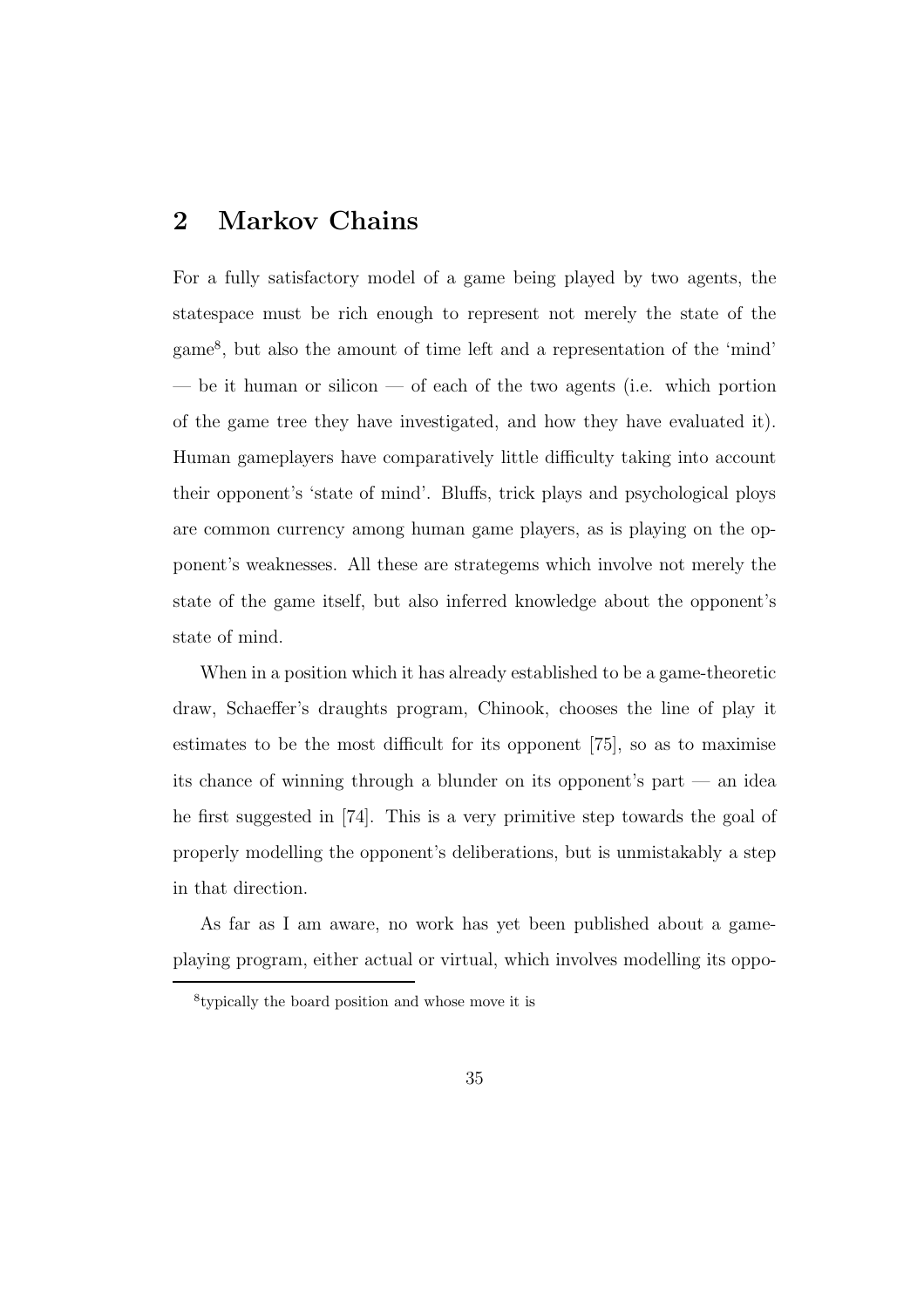nent's model<sup>9</sup>. Such meta-modelling would seem to lie beyond the realms of what it is currently useful to implement in a game-playing program. However, its inclusion in a program would have useful consequences, such as allowing the program to bluff and to exploit its opponent's known weaknesses. It is therefore my confident prediction that its importance will become apparent as computing power increases, and a point will be reached at which its implementation becomes desirable. This view is broadly supported by Berliner, Goetsch, Campbell and Ebeling [15] who conclude (for the game of Chess) that as computing power increases, so does the need to deploy it with greater selectivity.

Note that even a meta-model is an approximation. In fact it is impossible to derive a completely satisfactory model of the state of the game, because of the need to have a full model of the opponent's state of mind; since we must assume that the opponent is in turn is modelling our state of mind, we need to model his model of our model, leading to an infinite recursion. There is an obvious parallel here with Russell and Wefald's comments about how the need to optimally control meta-calculations incurs meta-meta-calculations, and so on. Their response to this recursive dilemma was to adopt the metagreedy assumption, which requires the meta-meta-calculations to be of a particularly simple nature. Once this issue eventually becomes relevant to the playing strength of programs, a compromise of this kind seems likely to

<sup>9</sup>The closest reference I have found to such an idea is Korf's [45] study of the alpha-beta technique for players who use different evaluation functions.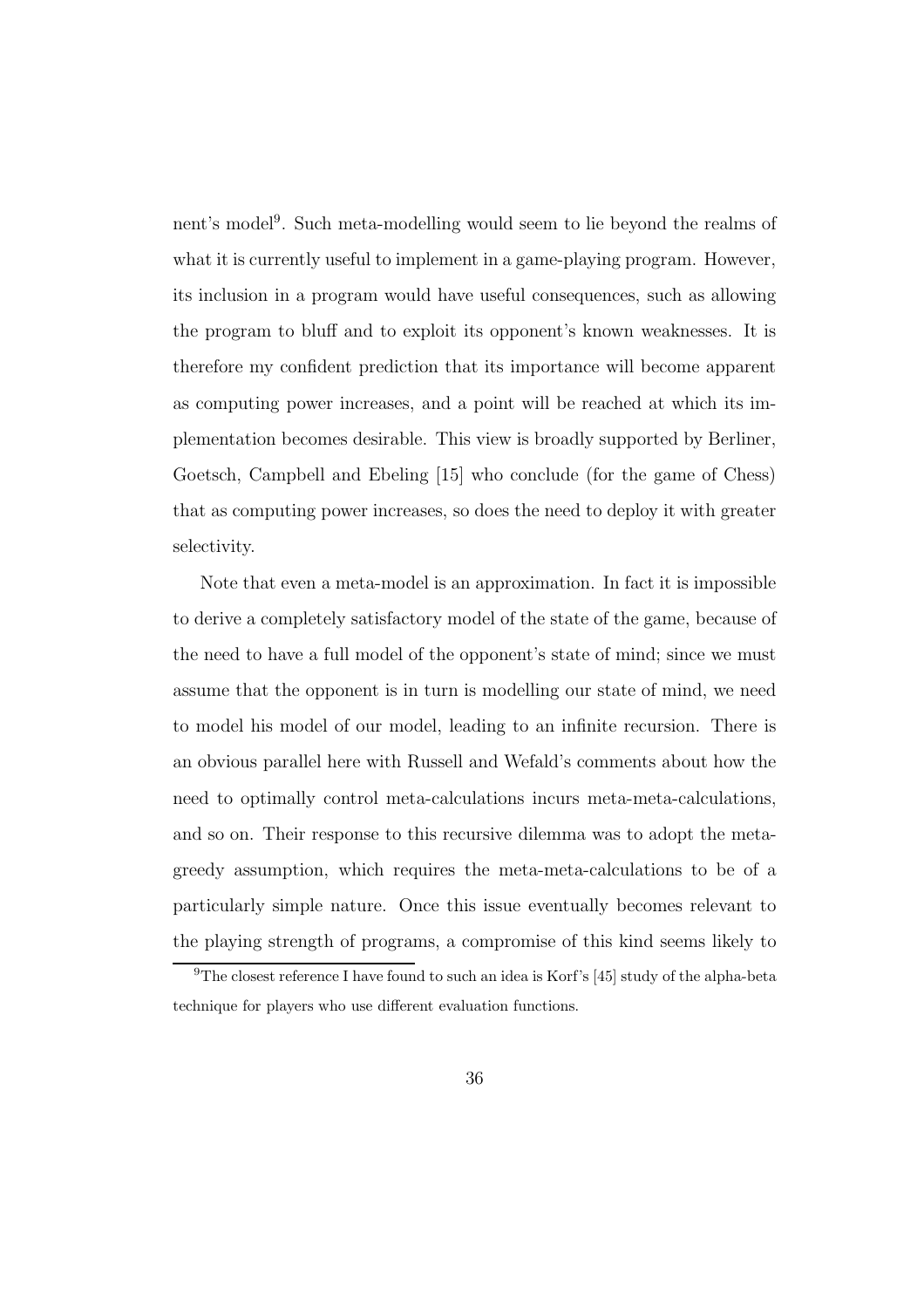be an adequate solution for many games<sup>10</sup>.

### **2.1 Modelling Game Trees**

We now consider the essential properties of a game tree. For the purposes of developing a game-independent model of the game-playing process, a flexible if simple mathematical model is to be preferred to a carefully carried out empirical study of some specific game or games. In choosing a model, a balance must be struck between simplicity on the one hand and descriptive power on the other.

As a first concession to simplicity, we assume the game tree to be, in fact a proper tree, as opposed to a DAG (directed acyclic graph). This is a standard assumption. Various authors have achieved minor speed-ups in their domain specific game-playing programs by the incorporation of a 'transposition table'<sup>11</sup>, capitalising upon the fact that certain sequences of moves can be interchanged and still lead to the same position. Although no systematic study of this has yet been carried out, it seems likely that this is a second order consideration the importance of which does not justify its inclusion in the model at this stage.

The essential property of game trees, which underpins all search algo-

 $10<sub>As</sub>$  programs become more advanced, it will be interesting to see how the importance of such meta-modelling will vary depending upon the game involved. It seems likely to be of greatest importance for games of imperfect information, such as Bridge or Scrabble.

<sup>11</sup>A hash table of previously searched positions.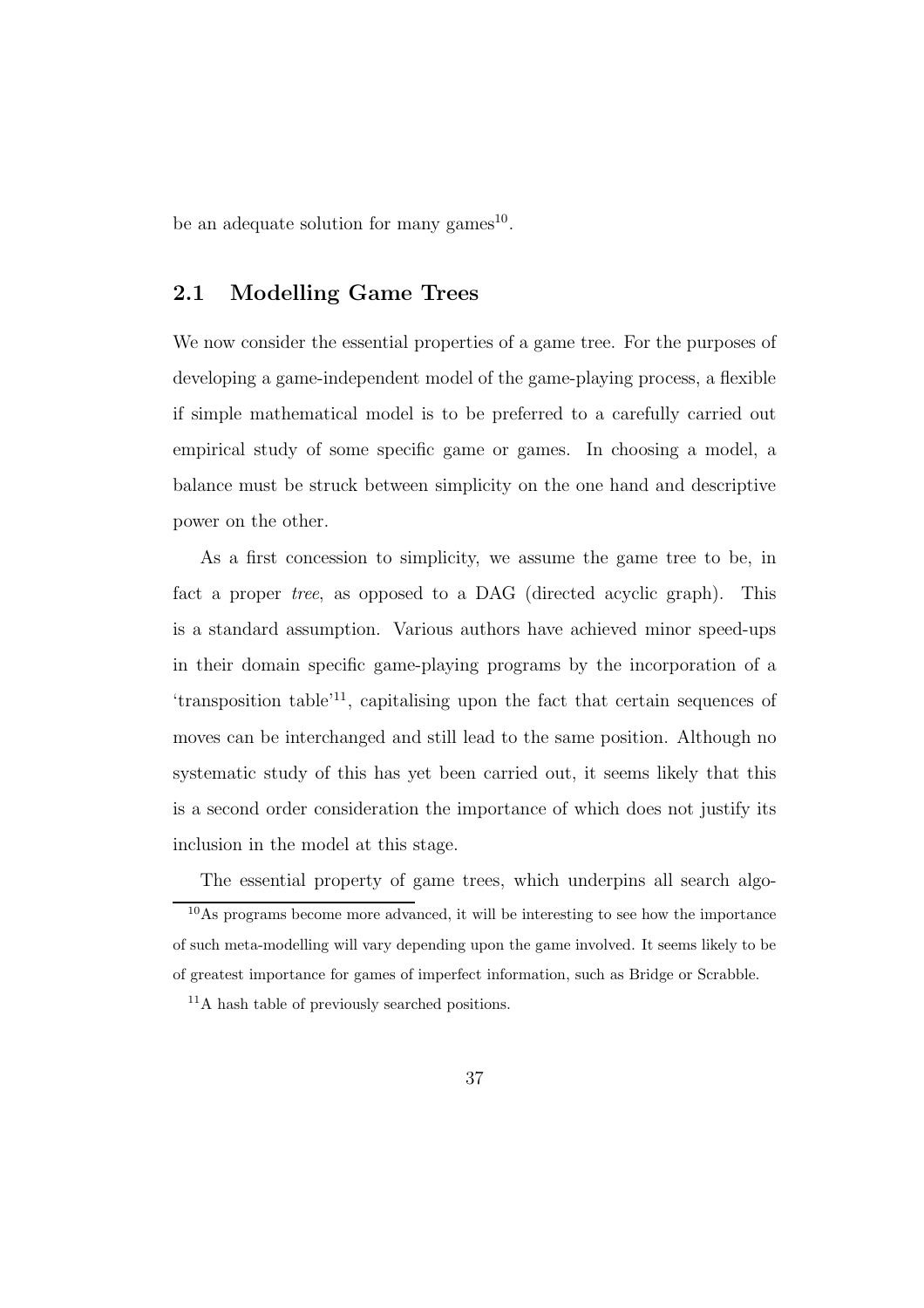rithms, is that there is a correlation between evaluations of nodes at different points on the tree. Specifically, a node with a high score is likely to have, by and large, descendants which also have high scores. This is fundamental if meaningful information is to be inferred from partially explored game trees.

One simple method in which a tree with this property may be defined is by directly relating the scores of the parents and the children. Two important ways in which this can be done are deducing the parents' scores from those of their children ('upward percolation'), or generating the scores of the child nodes from the score of their parents ('downward percolation'). The former approach is, in one sense, the most natural, since it reflects how game theoretic values are actually defined. However, the consideration of future searches requires analysis of the possible children given the parent node, rather than the other way round, so this is not a convenient mathematical formulation to analyse<sup>12</sup>. Accordingly, most of the models we consider will assume downward percolation of node scores. We shall use a simple additive error structure: the difference between a node's score and its child's score is a random variable of known expectation.

<sup>12</sup>Some very rudimentary models with upward percolation of scores have been constructed, to analyse the minimax backing-up procedure. This approach was first applied by Nau [55, 54, 56, 57], and subsequently used by Pearl [63, 64] and Beal [7, 8].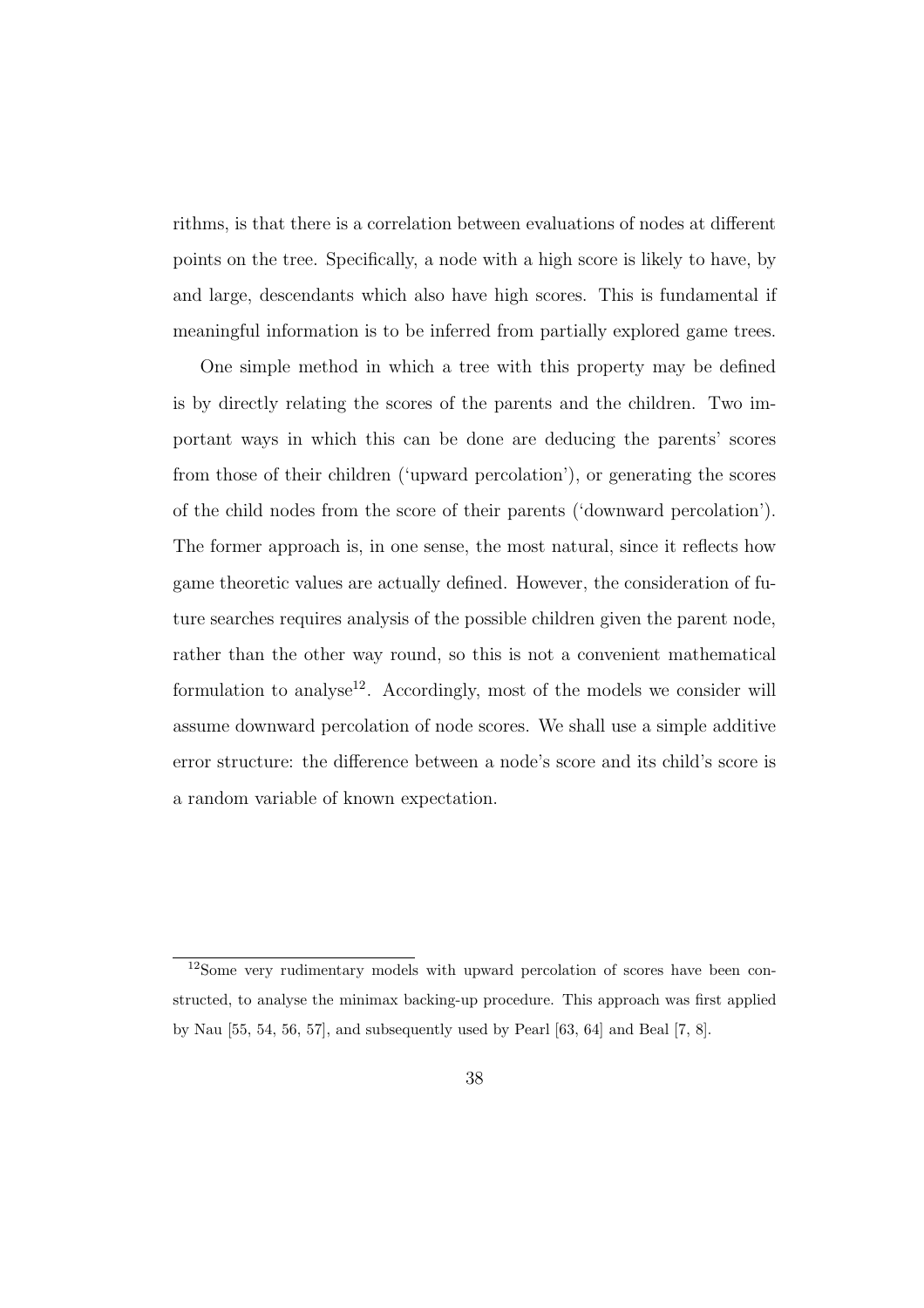### **2.2 A One-player Search Model**

A one-player model allows for very substantial simplifications on the general framework set out above, since it avoids the difficult issue of modelling the opponent. The state is made up of the *game tree*,  $G$ , the remaining *search* time,  $\tau$ , and the subtree of G which has been searched, termed the search *information, L.* Since  $G\backslash L$  is unknown we exclude it from the state. The control decision to be made is a choice between moving and increasing the search information by spending one unit of search time to expand a leaf of the information.

Consider a one-player game in which on  $h$  occasions, a choice must be made between two alternative moves. With the added condition that each attainable position may be reached by a unique sequence of moves, the corresponding game tree is a binary tree of height  $h$ . Each one of the  $2^h$  possible different terminal positions has a score associated with it. The player's goal is to terminate the game at a node with as great a score as possible.

At the outset, the only score that is known to the player is the score at root, which we assume without loss of generality to be 0. Upon making a move, the player becomes aware of the score associated with the node at which they arrive. The player has a limited amount of time,  $\tau$ , to spend conducting an exploratory search of the game tree. The only nodes which may be searched are daughters of a node the value of which is already known. Therefore, the actions available are making a move and expanding a leaf of the search information.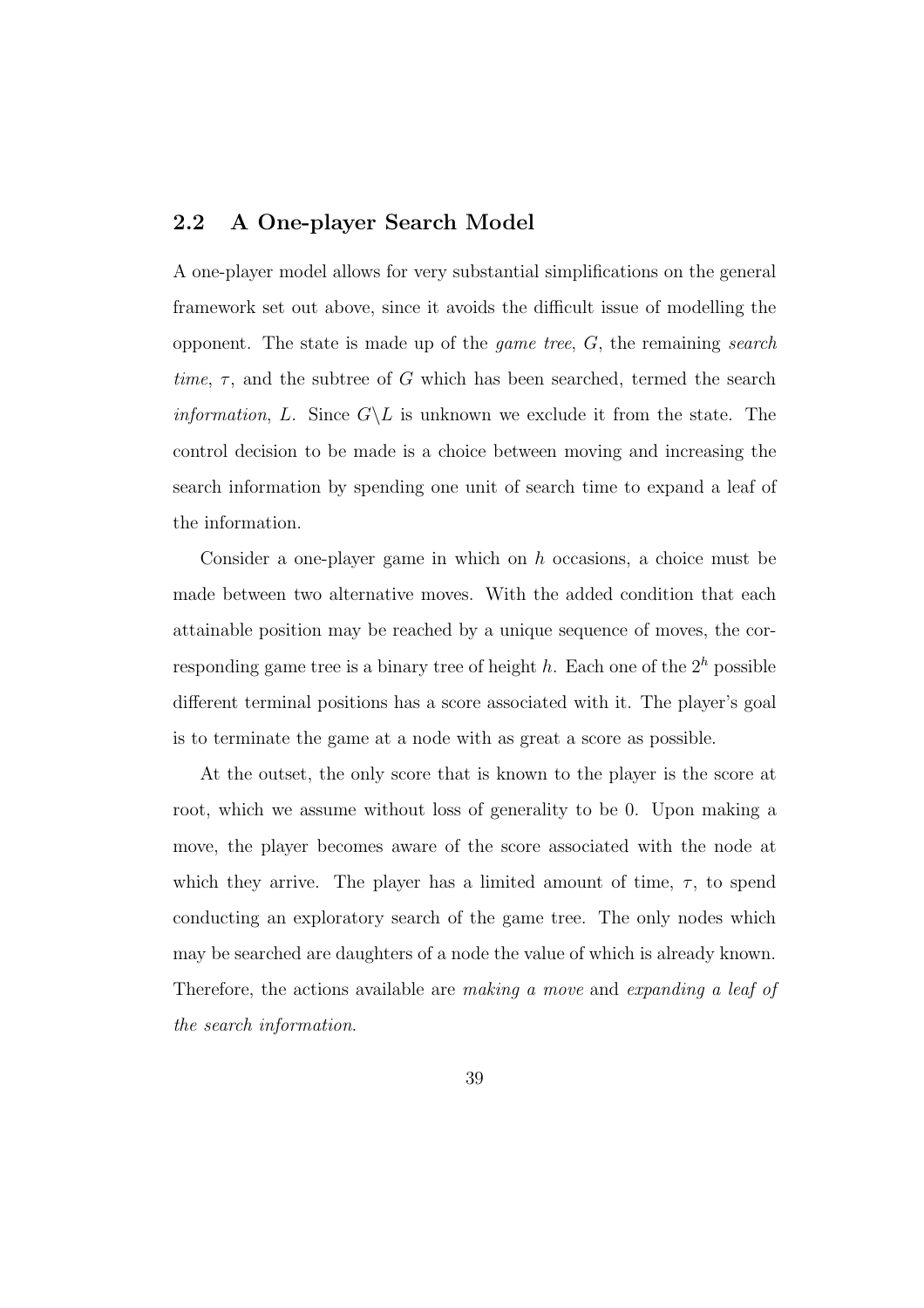The effects of making a move are shown below. Making a move rules out half of the end positions which are currently possible, while moving closer to the other half. It therefore corresponds to discarding half of the game tree, while the root of the remaining half becomes the new overall root.



The distribution of scores among the nodes of the game tree is random, but the nature of the uncertainty is known a priori. There are in fact gamespecific patterns of correlations between node scores at different heights – as exploited in the game of Othello by the Probcut model of Section 1.1.5. However, at this point we make the simplifying assumption that the game tree is a Markov field<sup>13</sup>. Specifically, the model assumes that the score associated with a parent node is always the mean of its two daughters, so one is better by a random variable,  $Y$ , and one is worse by the same amount. Since this is a one player game, there is an optimal policy amongst the class of nonrandomised policies. In our discussion of one-player games we shall therefore

<sup>&</sup>lt;sup>13</sup>That is, conditional upon knowledge of the score associated with its parent, a node's score is independent of the scores of any of its other ancestors.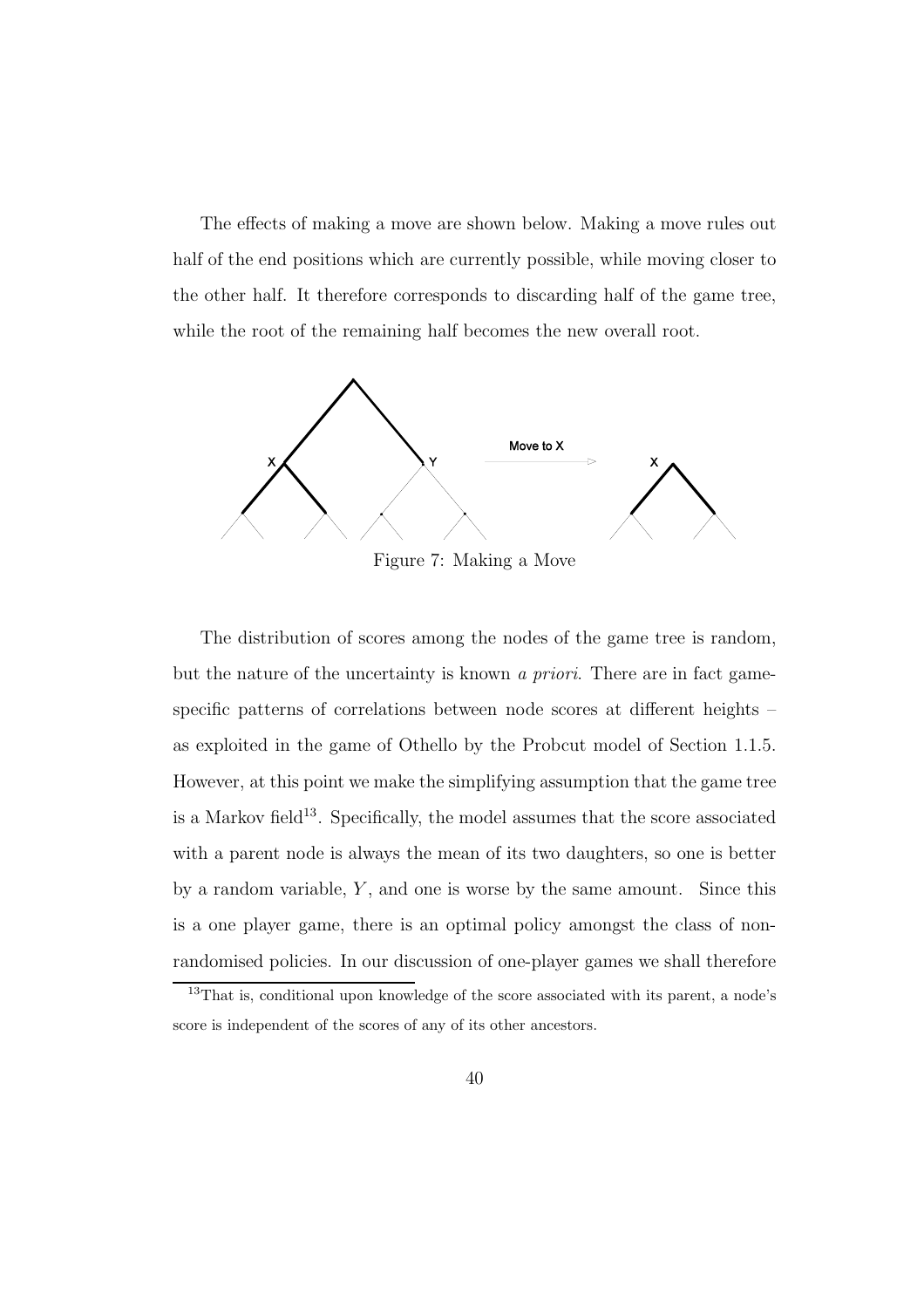only consider deterministic policies from now on, so in ensuing analyses of one-player games, any policies mentioned may be assumed non-randomised.

We now make another observation about the optimal policy. Let us define the set of policies, S, to be those which only ever make a move down the game tree if it is part of an uninterrupted sequence of moves to an unsearched node or to the end of the tree. The below result implies that there is an optimum policy in S.

**Theorem 2.1** For every policy,  $\pi \notin S$ , there is a policy  $\pi' \in S$  which obtains the same payoff.

**Proof:** Consider a policy  $\pi \notin S$ . There must therefore be states in which it performs actions  $\{m_1, \ldots, m_n, s\}$  where  $m_1, \ldots, m_n$  are a sequence of move actions that do not reach an unsearched node, and  $s$  is the immediately subsequent search action. Define  $\pi'$  to mimic  $\pi$  except when  $\pi$  performs such a sequence. When this occurs, let  $\pi'$  take actions  $\{s, m_1, \ldots, m_n\}$ . Since the action sequence  $\{m_1, \ldots, m_n\}$  does not move to an unsearched node, it yields no information, so policy  $\pi'$ , which obtains the same payoff as  $\pi$ , is admissible. **In the first** 

This result is in line with intuition: since searching reveals information without restricting future choices whilst moving to an already searched node does exactly the opposite, it is to be expected that the optimal policy will search first and move later. The case of moving to an unsearched node is different, since it reveals that node's score and so makes it cheaper to search that node's descendants.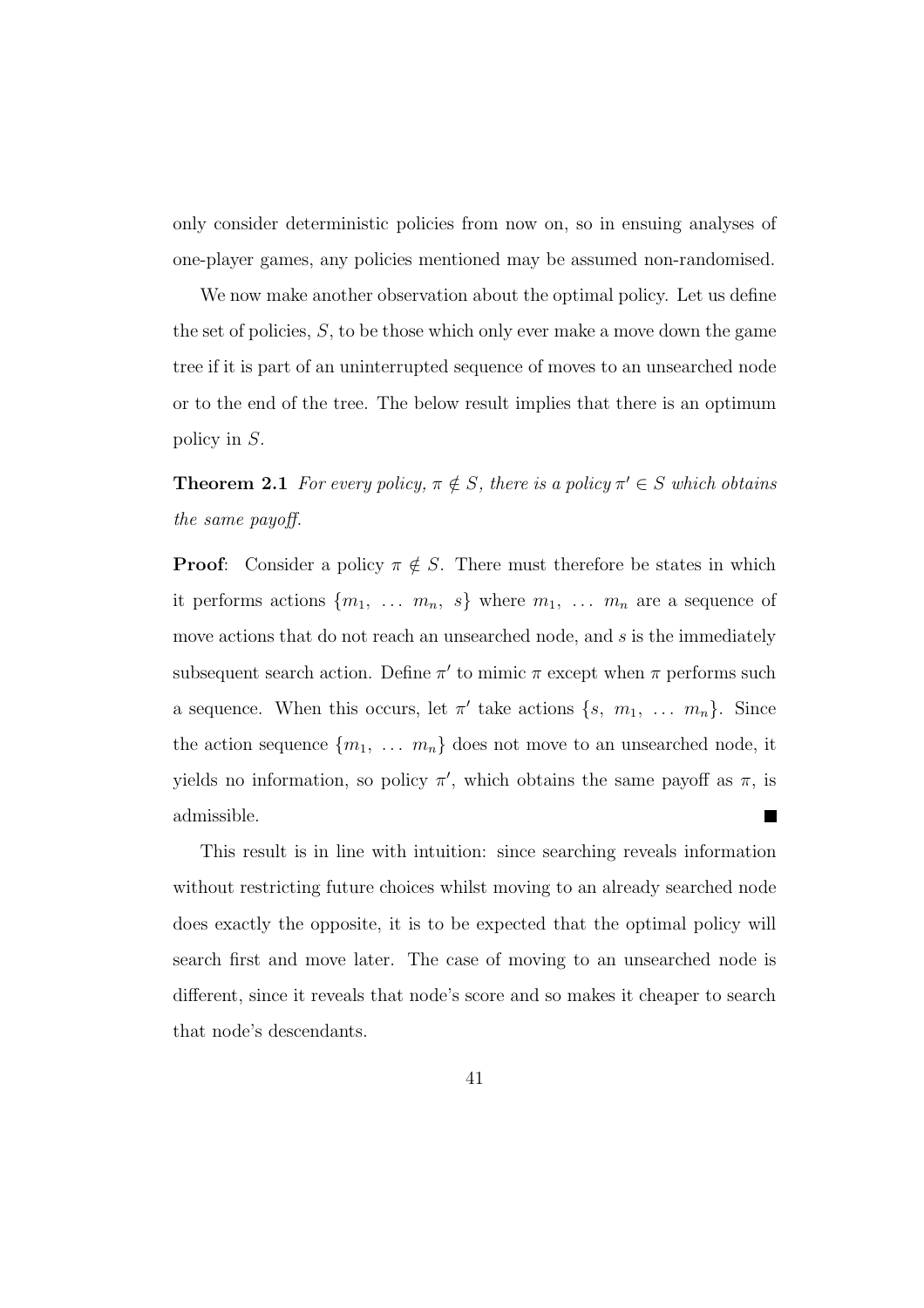Policies in S never move down the tree unless as part of a sequence of moves that terminates either at the bottom of the tree or at an unsearched node. That is, they take an action from the following set: {Move beyond i, Expand i, Move to e and terminate, where i is a leaf of the search information, and e is a leaf of the search information with height 0.

The conditional independence of a node's score given the score of its parent means that the scores of the leaves of the search information comprise a sufficient statistic for inference of the unknown values. The leaves are therefore the only nodes of the search information which are relevant to future search. Hence, the tree of search information may be represented by a vector of leaves. The statespace may therefore be summarised by the search time left,  $\tau$ , and the leaves of the search information, **L**. Suppose the game starts at the root of a binary tree which has height  $h$ . We shall address the problem of how best to spend a number  $\tau \leq h$  units of search time.

As demonstrated above, for the purposes of deducing optimal policy the search information may be summarised by its leaves, so, if it has N leaves, then it may be written  $(L_1 \ldots L_N) \equiv \mathbf{L}$ . A leaf i of height  $h_i$  and score  $v_i$ shall be denoted  $L_i = (h_i, v_i)$ . Every nonterminal node  $L_i$  has two daughters, which we denote  $L_{(i,1)}$  and  $L_{(i,2)}$ . Since they are one level further down the tree:

$$
h_{(i,1)} = h_{(i,2)} = h_i - 1
$$

Each node's  $Y_i$  value is an independent and identically distributed symmetric random variable. We shall use  $\kappa$  to denote  $E[|Y_i|]$ , the expected difference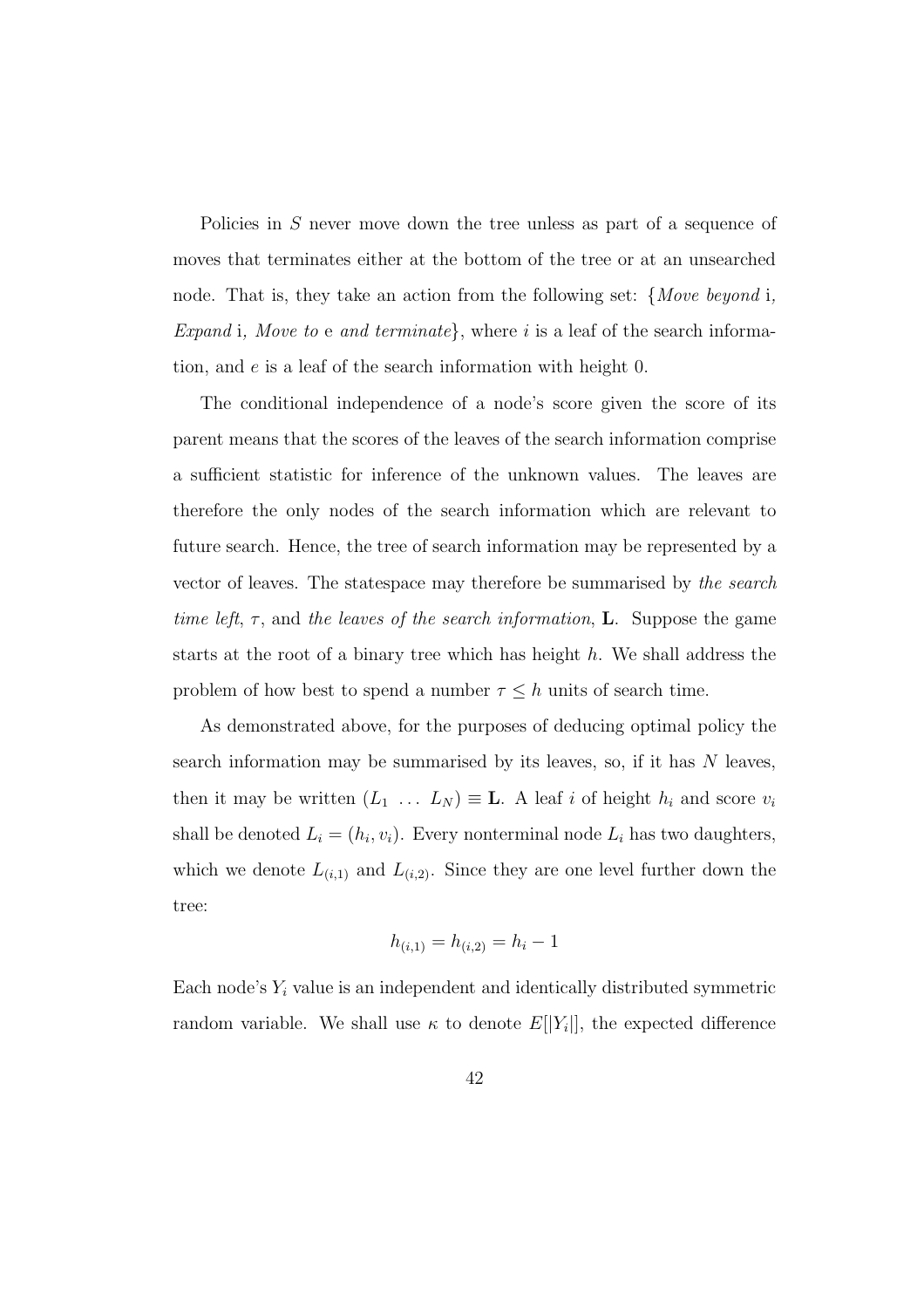between a node's score and those of its daughters. The scores of  $L_{(i,1)}$  and  $L_{(i,2)}$  satisfy the following:

$$
v_{(i,1)} = v_i + Y_i \qquad \qquad v_{(i,2)} = v_i - Y_i
$$

Define  $V_{M_i}(\mathbf{L}, \tau)$  to be the value of the game  $(\mathbf{L}, \tau)$  subject to the constraint that the next action taken will be to *move* beyond leaf  $L_i$ , or, if  $L_i$  is a terminal node, to terminate:

$$
V_{M_i}(\mathbf{L}, \tau) = \begin{cases} E[V(L_{(i,1)}, \tau)] & | & h_i > 0 \\ v_i & | & h_i = 0 \end{cases}
$$

Further define  $V_{S_i}(\mathbf{L}, \tau)$ , for  $\tau > 0$ , the value of the game  $(\mathbf{L}, \tau)$  subject to the constraint that the next action taken will be to *search* beyond leaf  $L_i$ , or, if  $L_i$  is a terminal node, to discard a unit of time:

$$
V_{S_i}(\mathbf{L}, \tau) = \begin{cases} E[V(L_1 \dots L_{i-1}, L_{(i,1)}, L_{(i,2)}, L_{i+1} \dots L_N, \tau - 1)] & | h_i > 0 \\ E[V(\mathbf{L}, \tau - 1)] & | h_i = 0 \end{cases}
$$

## **2.2.1** Optimal Policy for  $\tau \leq h$

Lemmas 2.2, 2.3 and 2.4 all use the following induction hypothesis. The last of these will show that if it is true for  $\tau = N$ , then it is true for  $\tau = N + 1$ . We first note that it is true for  $\tau = 0$ .

$$
V(\mathbf{L}, \tau) \le \max_{j} \{v_j\} + \tau \kappa \tag{1}
$$

**Lemma 2.2** If inequality (1) holds for  $\tau = N$ , then for any i:

$$
V_{S_i}(\mathbf{L}, N) \le \max_i \{v_j\} + N\kappa \tag{2}
$$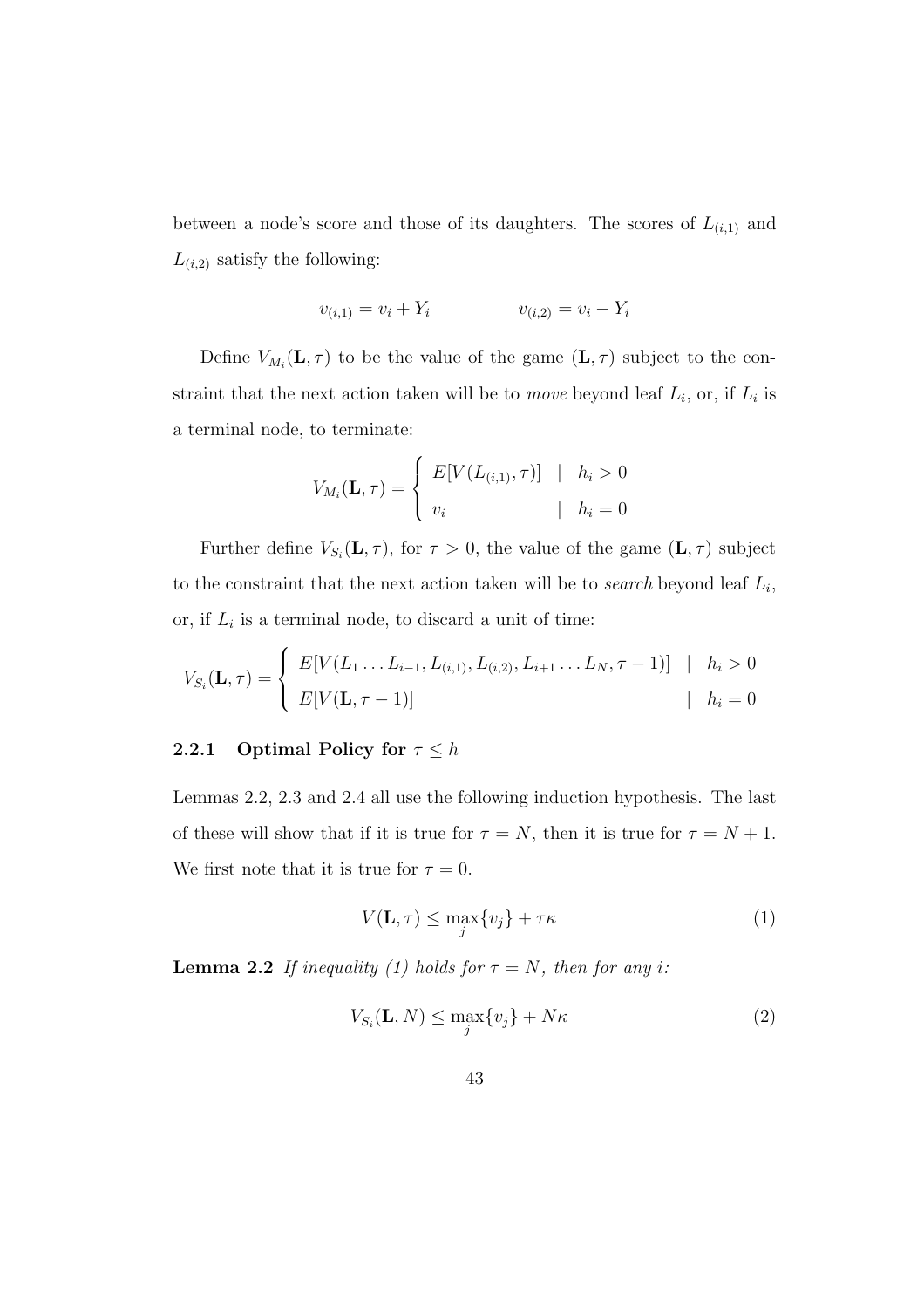Proof: For any *i*:

$$
V_{S_i}(\mathbf{L}, N + 1) = E\left[V(L_1 \dots L_{i-1}, L_{(i,1)}, L_{(i,2)}, L_{i+1}, \dots L_N, N)\right]
$$
  
\n
$$
\leq E\left[\max_{j \in \{1 \dots i-1, (i,1), (i,2), i+1 \dots N\}} \{v_j\}\right] + N\kappa \text{ from (1)}
$$
  
\n
$$
\leq E\left[\max\left\{\max_{j \in \{v_{(i,1)}, v_{(i,2)}\}} \{v_j\}, \max_{j \neq i} \{v_j\}\right\}\right] + N\kappa
$$
  
\n
$$
\leq E\left[\max\left\{v_i + Y, v_i - Y, \max_{j \neq i} \{v_j\}\right\}\right] + N\kappa
$$
  
\n
$$
\leq E\left[\max\left\{v_i + |Y|, \max_{j \neq i} \{v_j\}\right\}\right] + N\kappa
$$
  
\n
$$
\leq \max_{j} \{v_j\} + (N + 1)\kappa \quad \text{since } E[|Y|] = \kappa
$$

**Lemma 2.3** If inequality (1) holds for  $\tau = N$ , then for any i:

$$
V_{M_i}(\mathbf{L}, N+1) \le \max_j \{v_j\} + (N+1)\kappa \tag{3}
$$

 $\blacksquare$ 

**Proof:** We prove this by induction on H, the number of search units required to completely explore the search information. The lemma holds if  $H = 0$ , since  $V_{M_i}(\mathbf{L}, N+1) = \max_j \{v_j\}$ . So, for the remaining cases where  $H > 0$ ,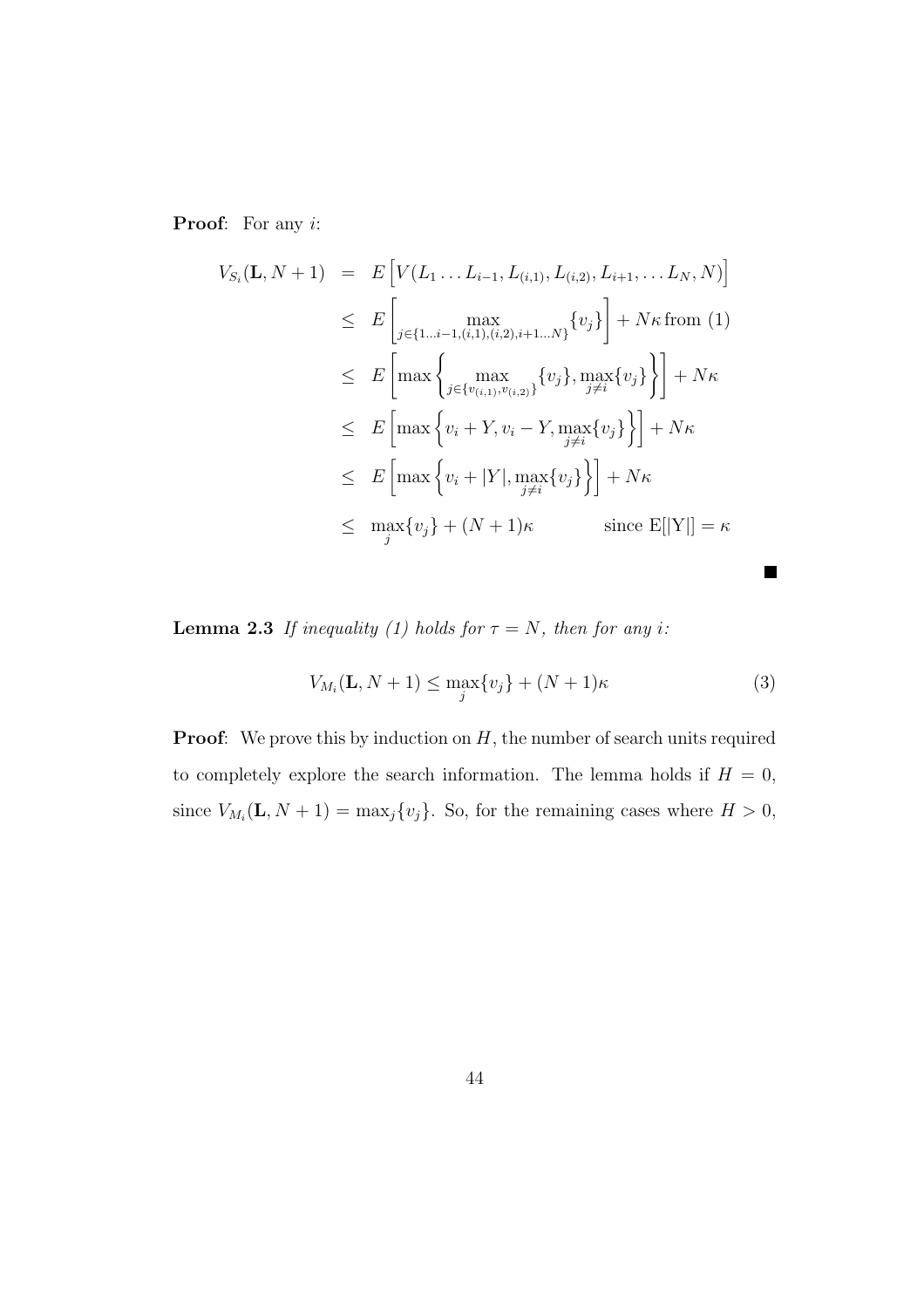for any  $i$ :

$$
V_{M_i}(\mathbf{L}, N+1) = E[V(L_{(i,1)}, N+1)]
$$
  
=  $E[V((h_{(i,1)}, v_{(i,1)}), N+1)]$ 

We observe that the search information, **L**, only contains a single leaf and so the node that decides the terminal payoff must be a direct descendant of the node  $L_{(i,1)} = (h_{(i,1)}, v_{(i,1)})$ . The additive structure of the tree therefore implies that  $V(\mathbf{L})$  is linear in  $v_{(i,1)}$ . Hence:

$$
V_{M_i}(\mathbf{L}, N+1) = V((h_{(i,1)}, E[v_{(i,1)}]), N+1)
$$
  
=  $V((h_i - 1, v_i), N+1)$   
=  $\max\{V_{M_1}((h_i - 1, v_i), N+1), V_{S_1}((h_i - 1, v_i), N+1)\}\$   
 $\leq \max\{V_{M_1}((h_i - 1, v_i), N+1), v_i + (N+1)\kappa\} \text{ from (2)}$ 

The result is proved with the observation that since the search information  $(h_i - 1, v_i)$  has a lower H value than **L**, equation (3) implies by induction on  $H$ :

$$
V_{M_i}((h_i - 1, v_i), N + 1) \le v_i + (N + 1)\kappa
$$

ш

#### **Lemma 2.4**

$$
\forall \tau: \quad V(\mathbf{L}, \tau) \leq \max_{j} \{v_j\} + \tau \kappa
$$

**Proof**: Lemmas 2.2 and 2.3 show that if (1) is true for  $\tau = N$ , then (2) and (3) also hold, so

$$
\max \left\{ \max_{i} \{ V_{M_i}(\mathbf{L}, N + 1) \}, \max_{i} \{ V_{S_i}(\mathbf{L}, N + 1) \} \right\} \le \max_{j} \{ v_j \} + (N + 1)\kappa
$$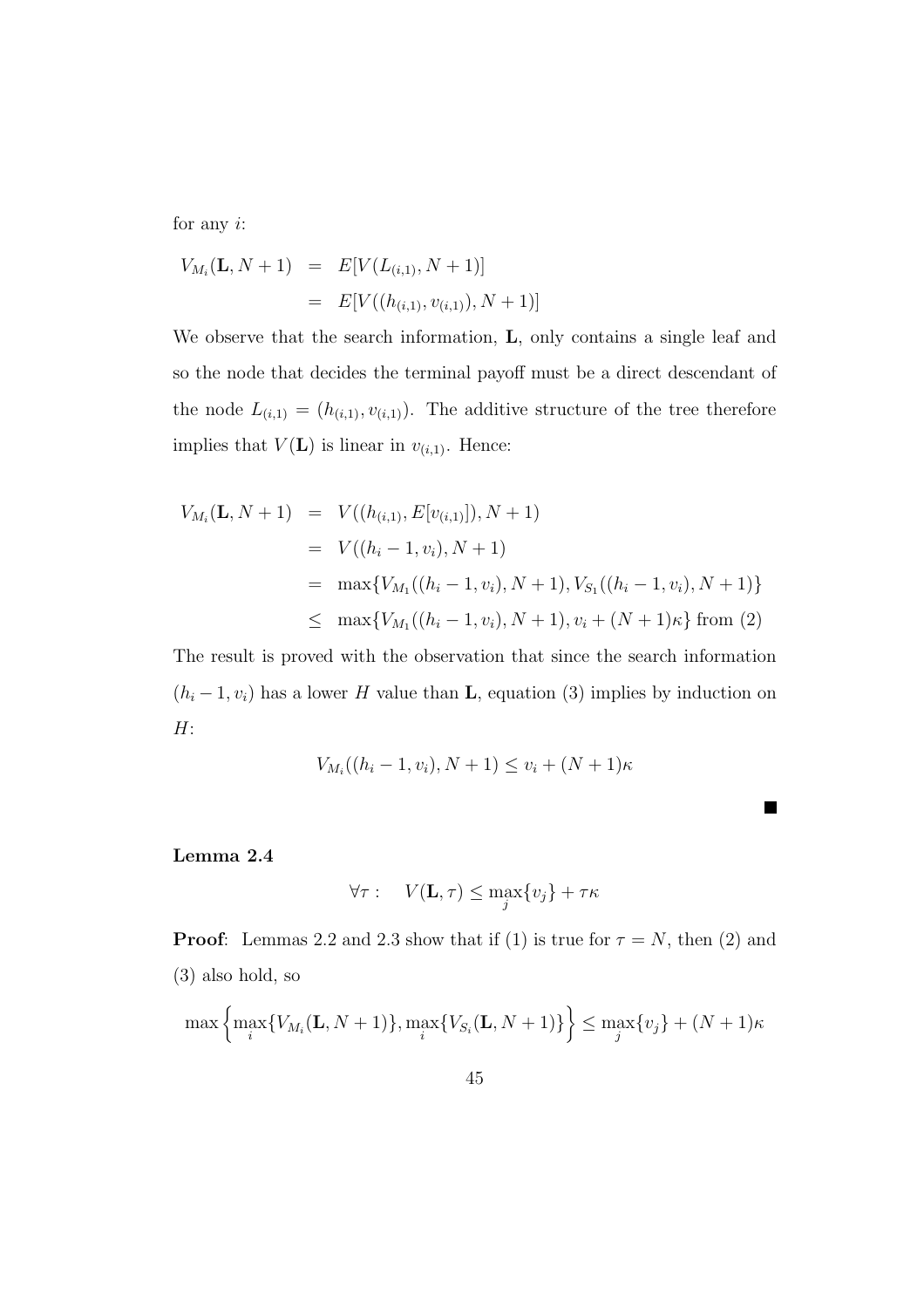The optimality equation for  $V$  is:

$$
V(\mathbf{L}, N+1) = \max \left\{ \max_{i} \{ V_{M_i}(\mathbf{L}, N+1) \}, \max_{i} \{ V_{S_i}(\mathbf{L}, N+1) \} \right\}
$$

Combining these we see if that inequality (1) is true for  $\tau = N$  then this implies that  $V(\mathbf{L}, N+1) \leq \max_{i} \{v_i\} + (N+1)\kappa$ , which is inequality (1) for  $\tau = N + 1$  so the result is proved by induction on  $\tau$ .  $\blacksquare$ 

**Theorem 2.5** For  $\tau \leq h$ , the optimal payoff is  $\tau \kappa$ . Policy  $\pi^*$ , defined below, achieves this payoff and so is therefore optimal.

Policy  $\pi^*$  is to pick a leaf  $L_i$  which satisfies  $v_i = \max_{1 \leq j \leq N} \{v_j\}$  and if  $\tau > 0$  then Search it, if  $\tau = 0$  and  $h_i > 0$  then Move to a random daughter of it, if  $\tau = 0$  and  $h_i = 0$  then move to it.

**Proof**: The payoff from playing policy  $\pi^*$ ,  $V_{\pi^*}$ , from a state where  $\min_i\{h_i\} \geq \tau$ is given by:

$$
V_{\pi^*}(\mathbf{L}, \tau) = \max_i \{v_i\} + \tau \kappa
$$

The value of the game played under the optimum policy,  $V$ , is an upper bound on the value of the game played under any other policy, so combining this with Lemma 2.4, we see:

$$
V_{\pi^*}(\mathbf{L}, \tau) \le V(\mathbf{L}, \tau) \le \max_i \{v_i\} + \tau \kappa = V_{\pi^*}(\mathbf{L}, \tau)
$$

П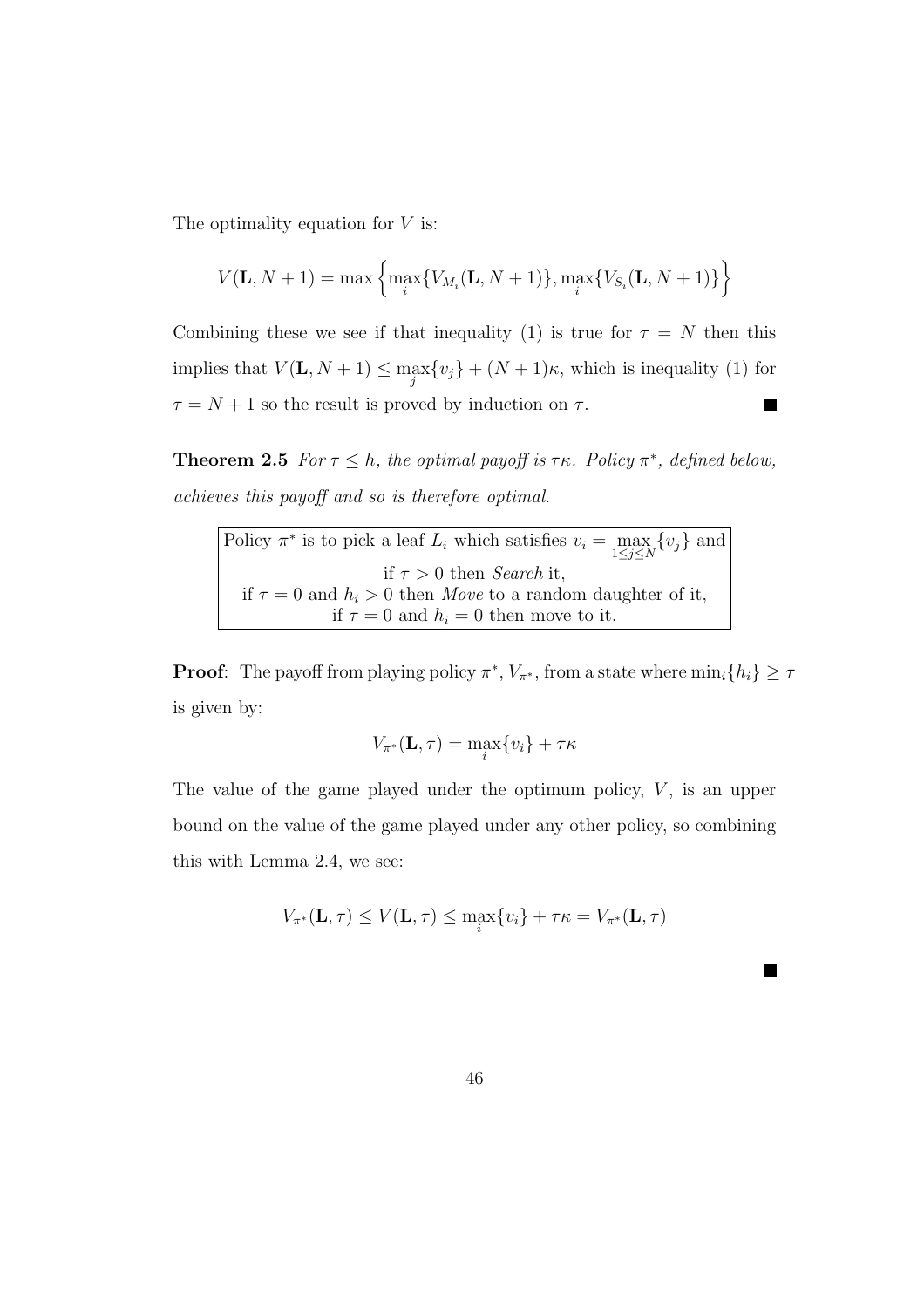### **2.2.2** Optimal Policy for  $\tau > h$

The optimal policy for  $\tau > h$  depends upon the properties of the distribution  $P()$ . At one extreme, if Y takes only the values -1 and 1, the paths of the game tree represent all possible courses of a 1-dimensional random walk of length  $h$ . In this case, the set of terminal node values is completely determined, and  $\tau = h$  is sufficient time to discover the path to the best one, so any extra search time is superfluous.

Conversely, for any  $P()$  with support along the whole real line, all  $2<sup>h</sup>$ terminal nodes must be searched before it can be definitely established which one of them has the greatest score, so search time only becomes superfluous for  $\tau \geq 2^h - 1$ . We conclude our study of this model with a short theoretical section in which we shall prove a restriction on the optimal policy for  $\tau > h$ and outline how it may be tackled as an optimal stopping problem.

Recall our earlier definition of  $S$ , as the set of policies which only ever make a move down the game tree if it is part of a sequence of moves to an unsearched node or to the end of the tree. Define  $S^* \in S$  to be set of such policies which never move with  $\tau > 0$ .

#### **Lemma 2.6** There is an optimal policy in  $S^*$ .

**Proof:** We show that for every policy  $\pi' \in S \backslash S^*$ , there is a policy  $\pi^* \in S^*$ which obtains the same payoff. Once again we use induction on  $H$ , the number of time units required to search all of the search information. The result is trivially true for states in which H=0, so we now consider cases in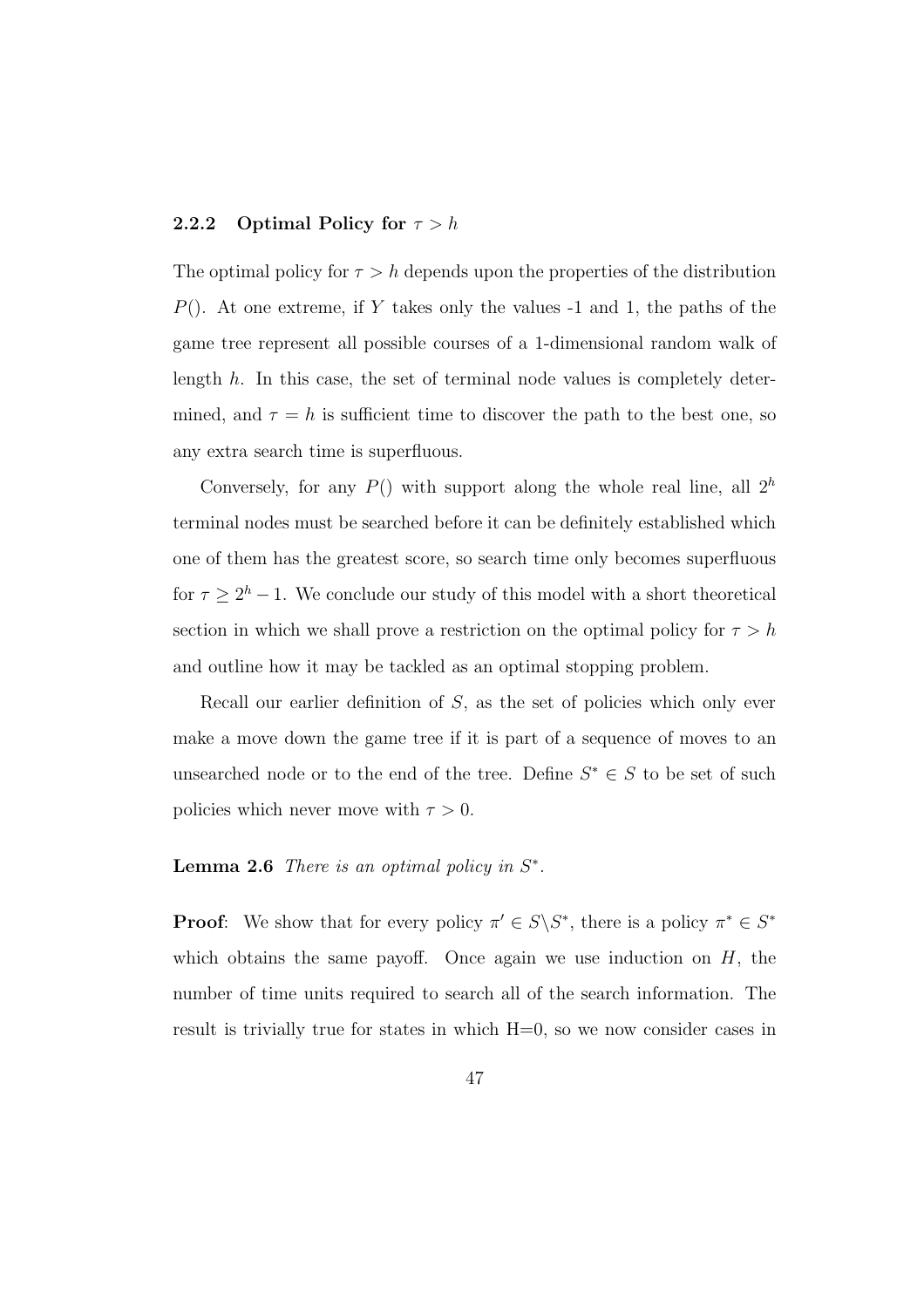which  $H > 0$ .

Firstly, let  $\pi^*$  mimic  $\pi'$  until the first state in which  $\pi'$  suggests a move action with  $\tau > 0$ . Since  $\pi' \in S$ , such an action must be the first of a consecutive sequence which leads either to the end of the game or to an unsearched node. The first of these cases is trivial;  $\pi^*$  can achieve an identical payoff by taking the same sequence of moves once it has exhausted the search time by making random searches until  $\tau = 0$ .

The remaining case is that in which  $\tau > 0$  and  $\pi'$  moves to an unsearched node,  $L_{(i,1)}$ , achieving the following payoff:

$$
V_{M_i\pi'}(\mathbf{L}, \tau) = E[V_{\pi'}(L_{(i,1)}, \tau)]
$$
  
\n
$$
= E[V_{\pi'}((h_{(i,1)}, v_{(i,1)}), \tau)]
$$
  
\n
$$
= V_{\pi'}((h_i - 1, E[v_{(i,1)}]), \tau)
$$
  
\n
$$
= V_{\pi'}((h_i - 1, v_i), \tau)
$$
  
\n(4)

Since  $L_{(i,1)}$  has a lower H value than  $L_i$ , the induction hypothesis tells us that the below is true for some  $\pi'^* \in S^*$ :

$$
V_{\pi}((h_i-1, v_i), \tau) \leq V_{\pi'^{*}}((h_i-1, v_i), \tau) \tag{5}
$$

Policy  $\pi^*$  omits the move action of  $\pi'$ , but ignores all nodes of **L** except  $L_i$ .

$$
V_{\pi}(\mathbf{L}, \tau) = V_{\pi}((h_i, v_i), \tau)
$$
\n(6)

Policy  $\pi^*$  then carries out the same sequence of actions from  $((h_i, v_i), \tau)$  as policy  $\pi^{\prime*}$  does from  $((h_i - 1, v_i), \tau)$ . If concludes by making a random move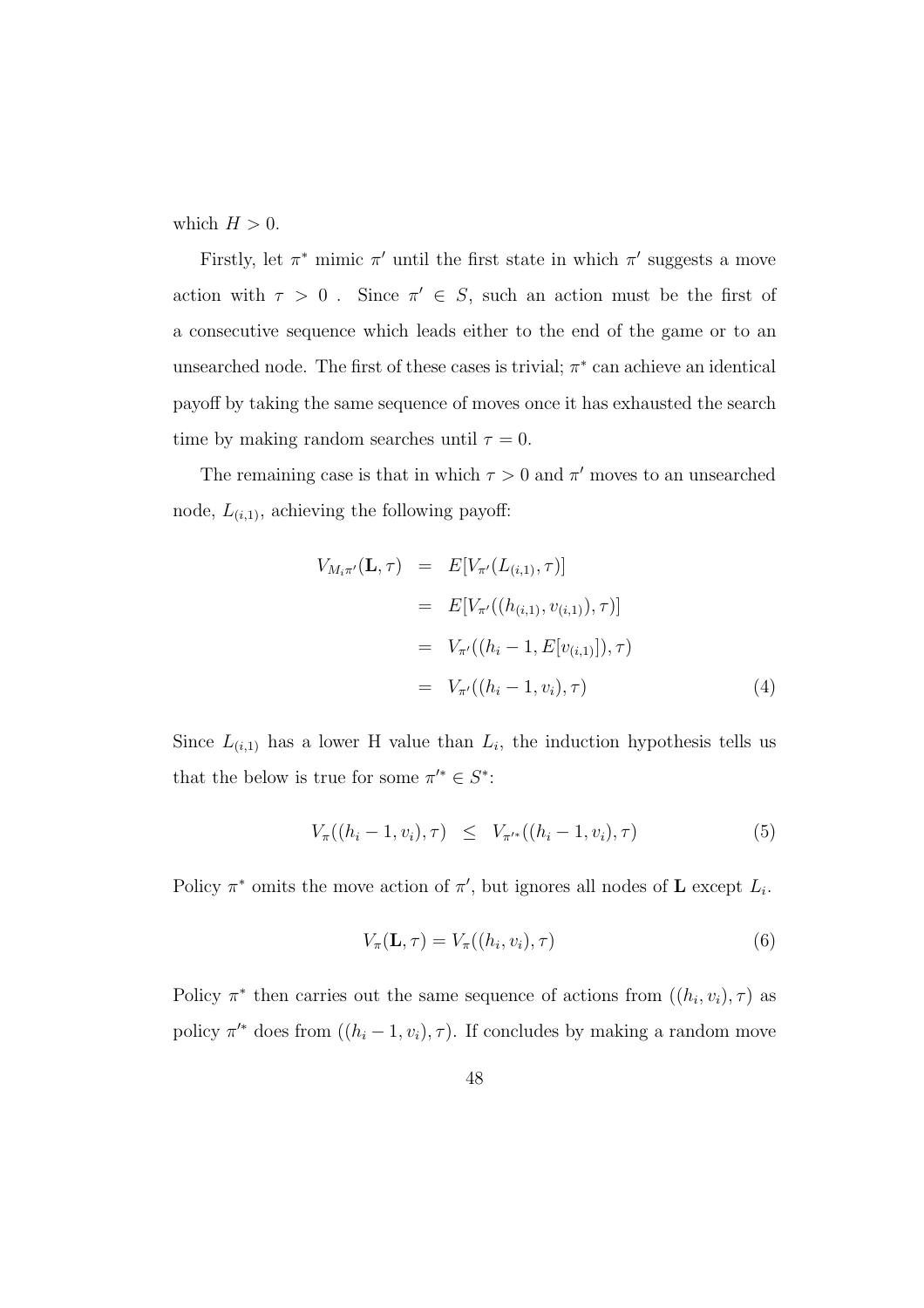to reach the end of the game, leaving the expected payoffs of the two policies equal.

$$
V_{\pi'^*}((h_i - 1, v_i), \tau) = V_{\pi^*}((h_i, v_i), \tau)
$$
\n<sup>(7)</sup>

 $\blacksquare$ 

Policy  $\pi^*$  carries out a sequence of searches, mimics  $\pi'^* \in S^*$  and concludes with a move to an unsearched node, and is therefore also in  $S^*$ . From (4), (5), (6) and (7):

$$
V_{M_i \pi'}(\mathbf{L}, \tau) = V_{\pi'}((h_i - 1, v_i), \tau)
$$
  
\n
$$
\leq V_{\pi'^*}((h_i - 1, v_i), \tau)
$$
  
\n
$$
= V_{\pi^*}((h_i - 1, v_i), \tau)
$$
  
\n
$$
= V_{\pi^*}(\mathbf{L}, \tau)
$$

We now suggest the following conjecture as a step towards proof of the optimal policy for  $\tau > h$ .

**Conjecture 2.1** For  $\tau \geq h$ , there is an optimal policy in S which is certain to reach a state in which for some node  $L_i$ ,  $v_i = max_j \{v_j\}$  and  $\tau = h_i$  without moving to an unsearched node.

If this is proved true, then the following result is also proved.

**Corollary 2.7** For  $\tau \geq h$ , there is an optimal policy,  $\pi^* \in S^*$ , that is, one which never moves to an unsearched node.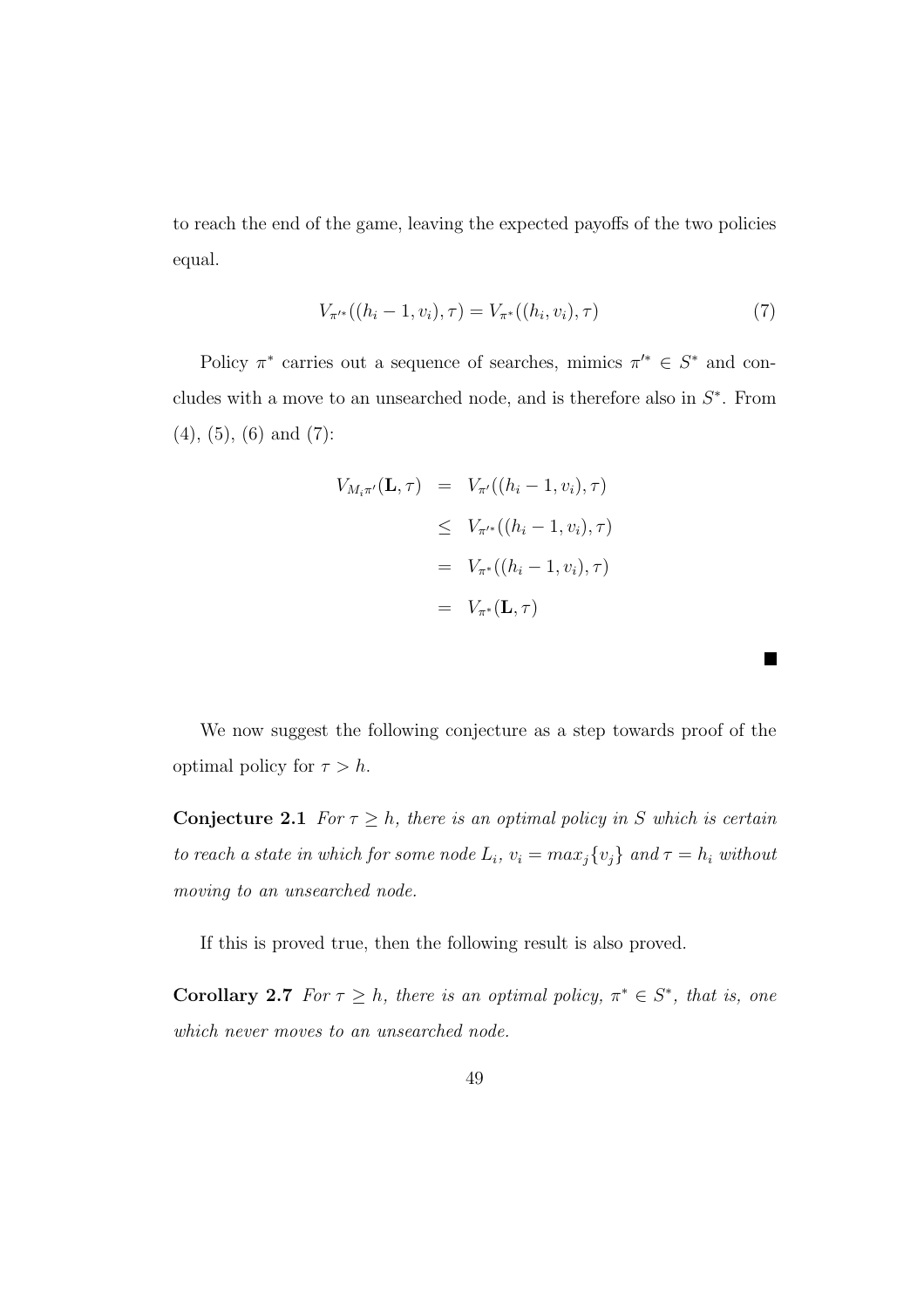**Proof:** From Conjecture 2.1, there is an optimal policy in S which is certain to reach a state in which for some node  $L_i$ ,  $v_i = max_j \{v_j\}$  and  $\tau = h_i$ , with moving to an unsearched node Theorem 2.5 establishes the following upper bound on the optimal payoff, obtainable from such a point:

$$
V(\mathbf{L}, \tau) \le \max_j \{v_j\} + \tau \kappa
$$

This applies to states in which for all  $i, h_i > \tau$ . This case is more restricted, but the bound can be achieved by discarding all nodes other than  $L_i$  and playing optimally as described in Theorem 2.5. Since  $\tau = h_i$ , such a policy searches to the very end of the tree. **Includes** 

Corollary 2.7 tells us that there is an optimal policy which never moves to an unsearched node for  $\tau = h + 1$ . This therefore defines the shapes of the search information which it may be optimal to search; since it must include an unbroken path of search from root down to a leaf, one unit of search remains, which — assuming  $P()$  is such that it is needed — will form a bifurcation at some point down this strand.

Once this extra unit of time has been spent, the problem is reduced to the  $\tau = h'$  case, and optimal policy is established. The problem may therefore be treated as one of optimal stopping — the 'stopping' being interpreted as using up the extra unit of time to create a bifurcation of the search information. The practical upshot of this is that the optimal policy with  $h + 1$  units of time, as shown overleaf, is to search down a single variation, always picking the better daughter, until the  $Y$  value is sufficiently small. When this occurs, it is optimal to 'backtrack' up the variation one level and search the sister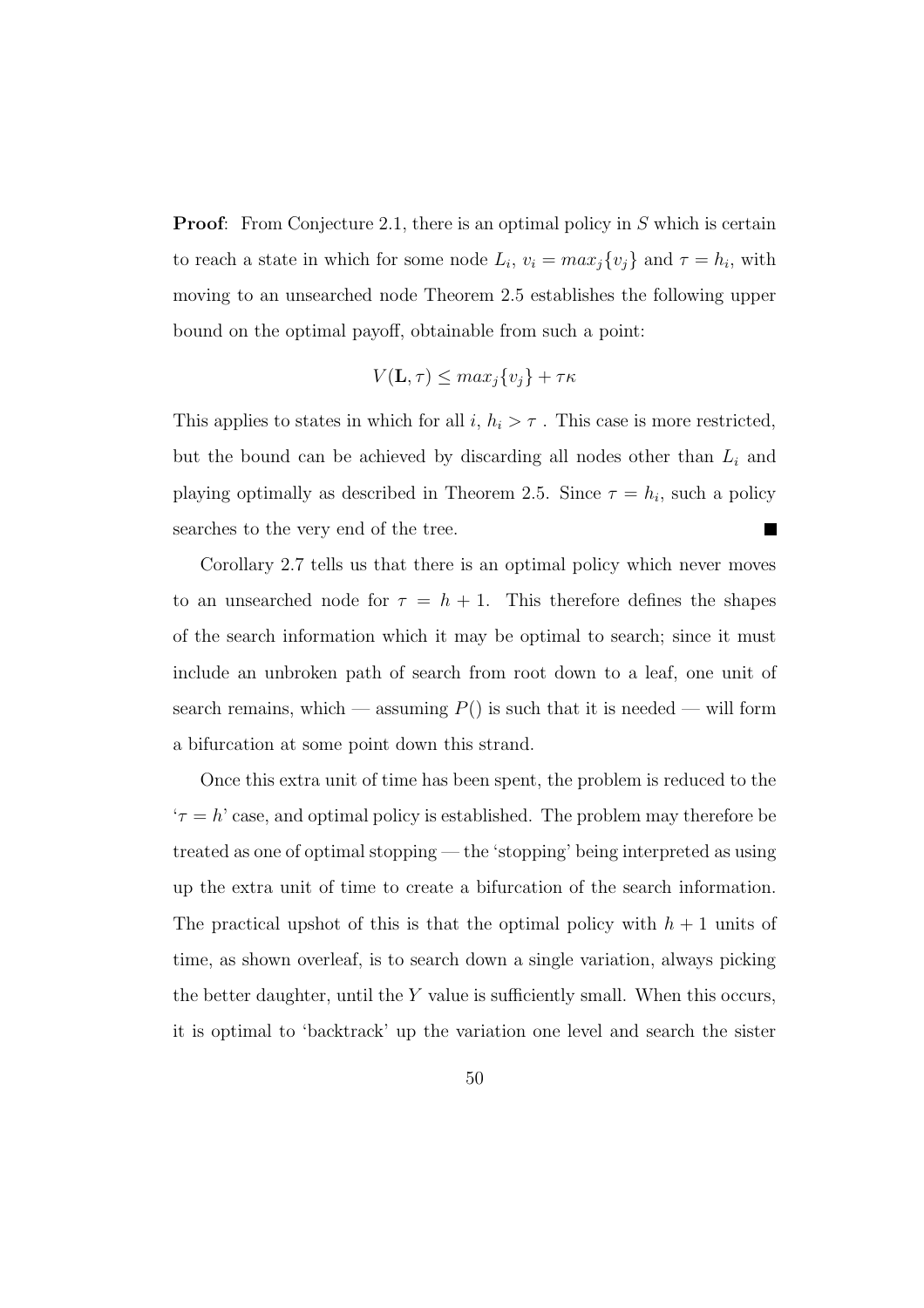

Figure 8: Optimal Policy for  $\tau = h + 1$ 

of the last node just searched. The threshold value of  $Y$  below which  $Y$  is deemed to be 'sufficiently small' is a function of the last two Y values found. It also decreases as does the height of the tree remaining. If the bottom of the tree is reached without the extra time unit having been used, it is optimal to use it whatever the last two values of  $Y$ , since there is no further use for it.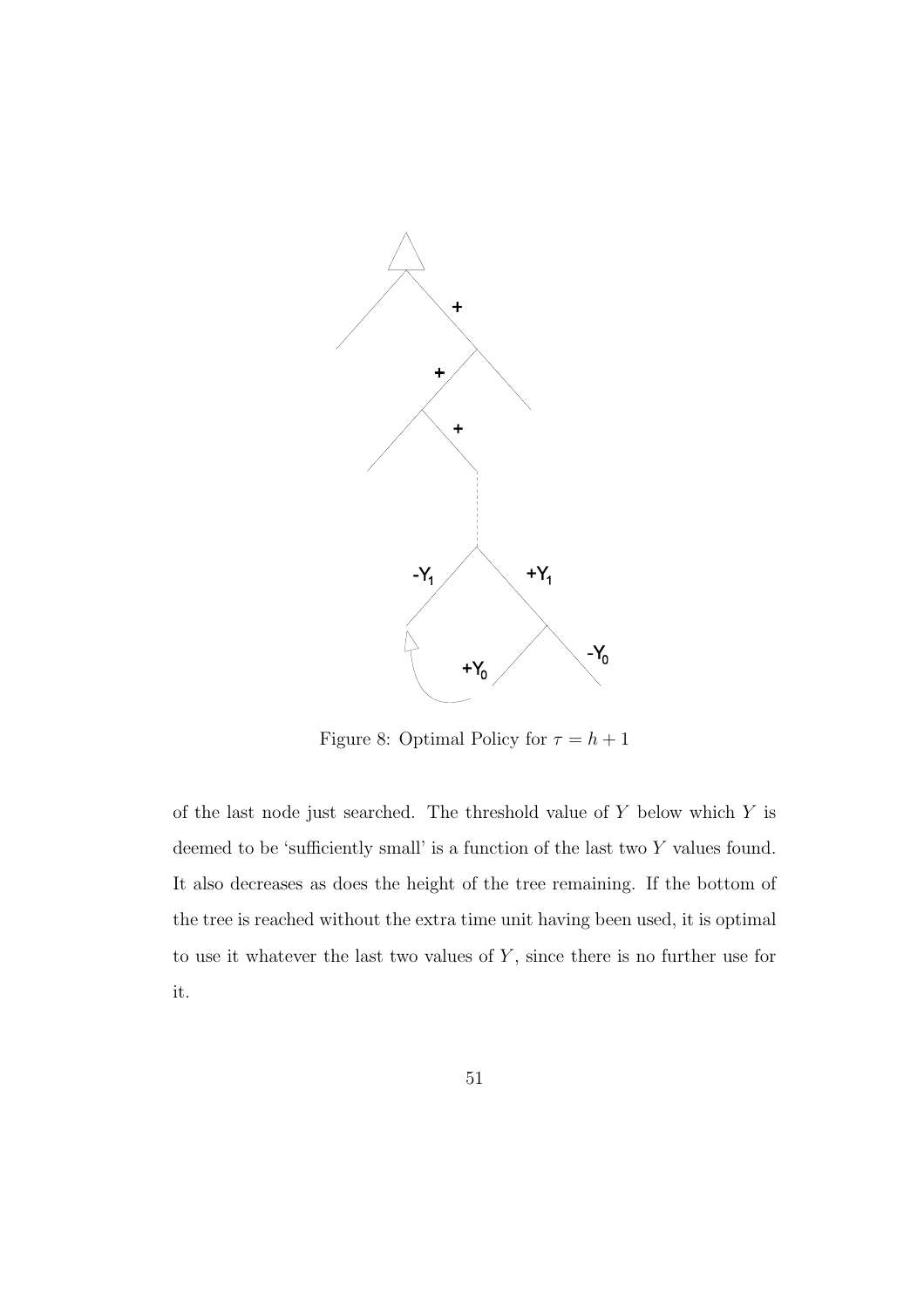#### **2.3 A Fuel Control Problem**

We now consider a fuel control problem inspired by the tree search game of the previous section. As before, the game consists of moving to the bottom of a finite tree, possibly with the aid of one or more searches. Similarly, the reward from playing the game is the value of the leaf arrived at.

In contrast, however, to the original problem, we assume that the set of leaf values is known. Moreover the value of each separate leaf node,  $i$ , is  $f(i)$ , which is known. The uncertainty in this game concerns the *moves*. The player at root has perfect information of the game tree ahead of him, but cannot distinguish which of the two moves available will lead to which half of the game tree. The action 'move' causes the player to choose one random half of the game tree and move there. The 'search' option reveals this information to him. This is equated to the expenditure of fuel (or search time).

Faced with a height  $h$  game tree,  $h$  time units are sufficient to achieve the optimal result. The following policy is optimal:

- 1. Select a leaf node, L, which achieves the greatest reward.
- 2. Carry out a search to discern which move is which, and move to the half of the tree which contains node L. Go to 2.

The optimal policy for less than  $h$  time units is more interesting. It is useful to introduce some notation at this point. We shall define two sequences of functions on the game tree,  $V_n()$  and  $V_n^*()$ . Each function accords values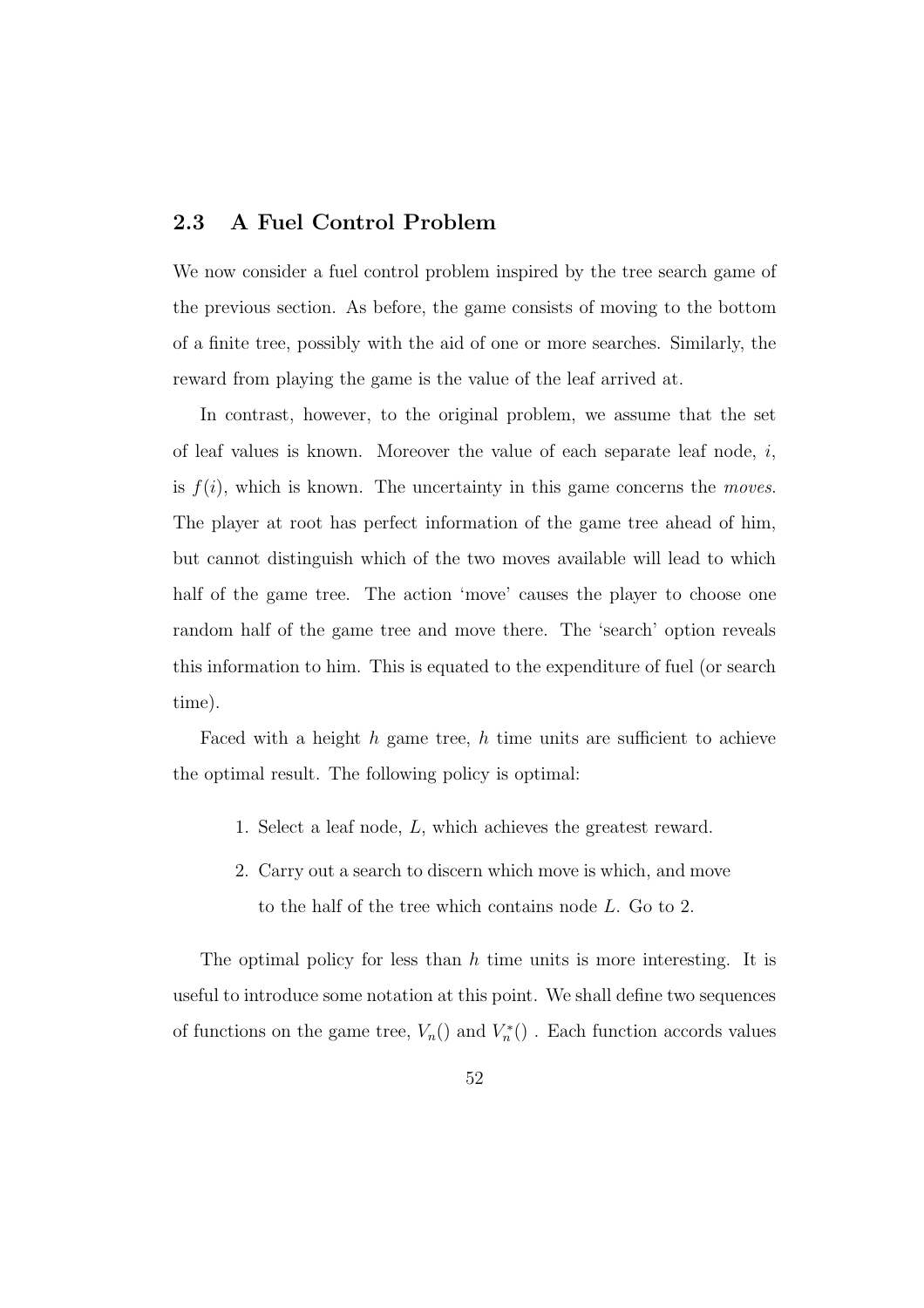to each node of the tree. We denote by  $p_{ij}$  the probability of arriving at j if a move is made at random from *i*, so  $p_{i(i,1)} = p_{i(i,2)} = \frac{1}{2}$ . Define  $V_0()$  as follows:

$$
V_0(i) = \begin{cases} f(i) & | & i \text{ is a leaf} \\ \sum_j p_{ij} V_0(j) & | & \text{otherwise} \end{cases}
$$

That is to say,  $V_0()$  is the harmonic extension of the  $f()$  values at the leaves. Define  $V_0^*$ () with reference to  $V_0$ () as follows:

$$
V_0^*(i) = \begin{cases} f(i) & |i \text{ is a leaf} \\ \max_{j|p_{ij}>0} \{V_0(j)\} & | \text{ otherwise} \end{cases}
$$

Since  $V_0()$  is the harmonic extension of  $f()$ ,  $V_0^*()$  is a majorant of  $V_0()$ . It is equal to the payoff from a policy of expending one unit of time straight away, and then making random moves thereafter. We now define the following function  $V_1()$  with respect to  $V_0^*()$ :

$$
V_1(i) = \begin{cases} f(i) & |i \text{ is a leaf} \\ \max \left\{ V_0^*(i), \sum_j p_{ij} V_1(j) \right\} & | \text{ otherwise} \end{cases}
$$

Theorem 2.8 shows that this function gives the value of the game when one unit of time remains and the optimal policy is followed. An example of these two functions is given overleaf in Figure 9.

The  $V_1^*$ () tree is now defined with respect to  $V_1$ () in a similar fashion to the way in which  $V_0^*()$  was defined in terms of  $V_0()$ . This process is repeated, allowing computation of  $V_{\tau}$ () for any  $\tau$ .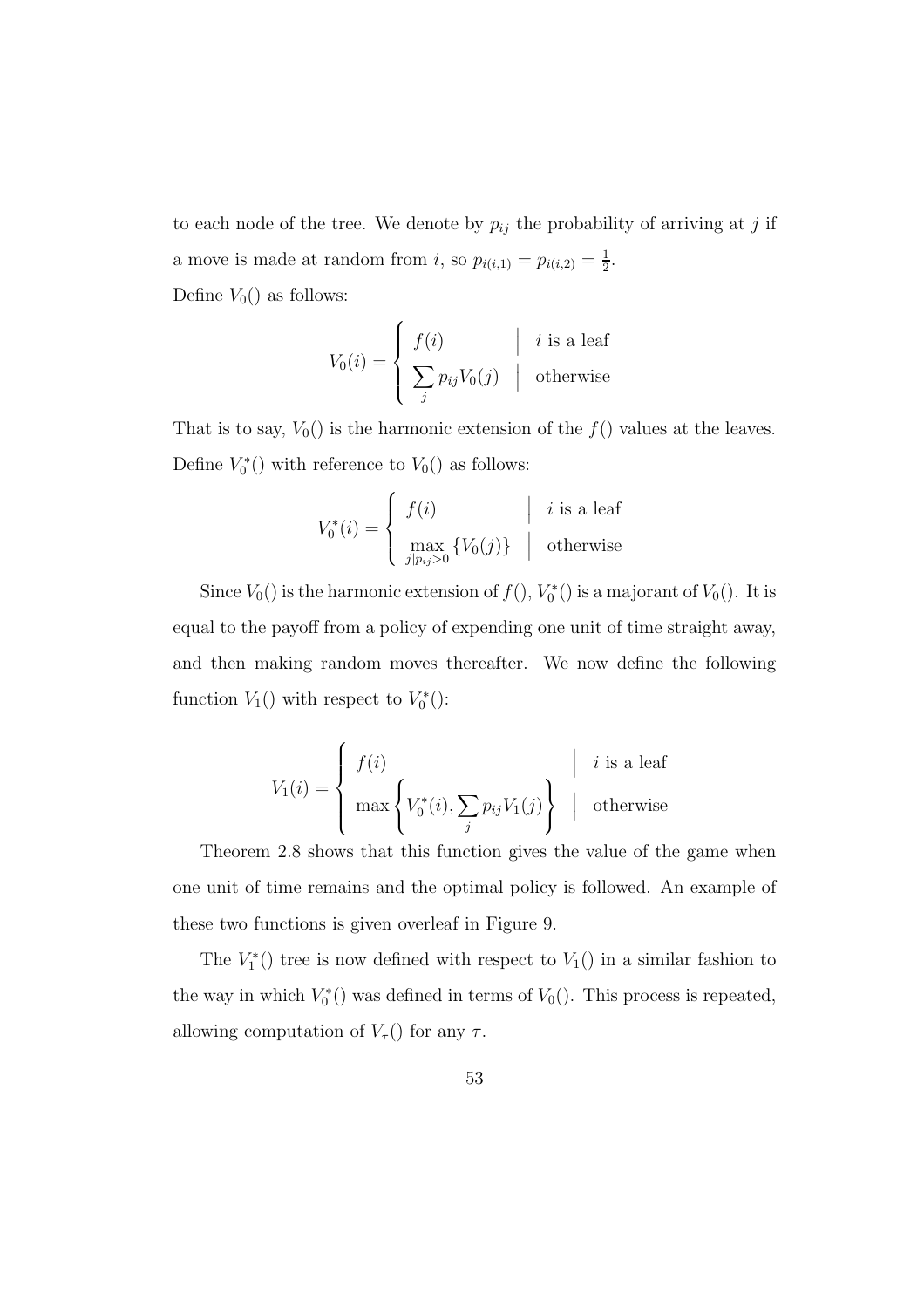

Figure 9: Example  $V_0()$  and  $V_0^*()$  Values

**Theorem 2.8** The payoff from playing optimally with  $\tau$  units of time is given by  $V_{\tau+1}$ ().

**Proof:** If  $\tau = 0$ , the only available policy is to move at random, so the result is true since  $V_0()$  is the harmonic extension of  $f()$ . We now apply induction, assuming that it is true for  $\tau = n$ . The optimality equation for  $V_{n+1}$ () is as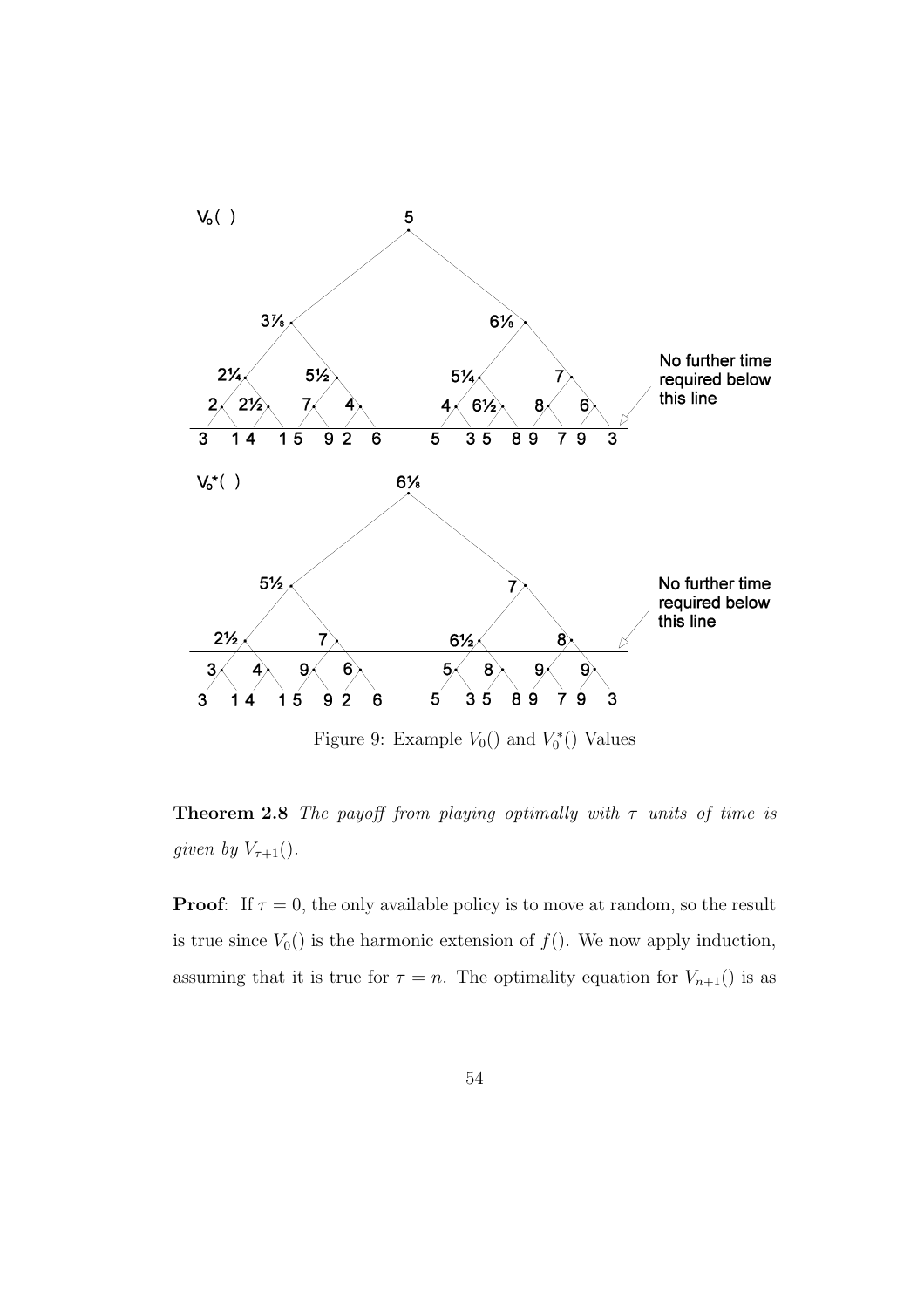

Figure 10: Example  $V_1()$  and  $V_1^*()$  Values

follows:

$$
V_{n+1}(i) = \max \left\{ V_n^*(i), \sum_j p_{ij} V_{n+1}(j) \right\}
$$

This shows it is the minimal superharmonic majorant of  $V_n^*()$ . Hence it is the optimality equation for optimally stopping  $V_n^*$ .  $\blacksquare$ 

**Corollary 2.9** The function  $V^*_{\tau}()$  gives the optimal payoff if  $\tau + 1$  units of fuel are available, and one of them has to be expended immediately.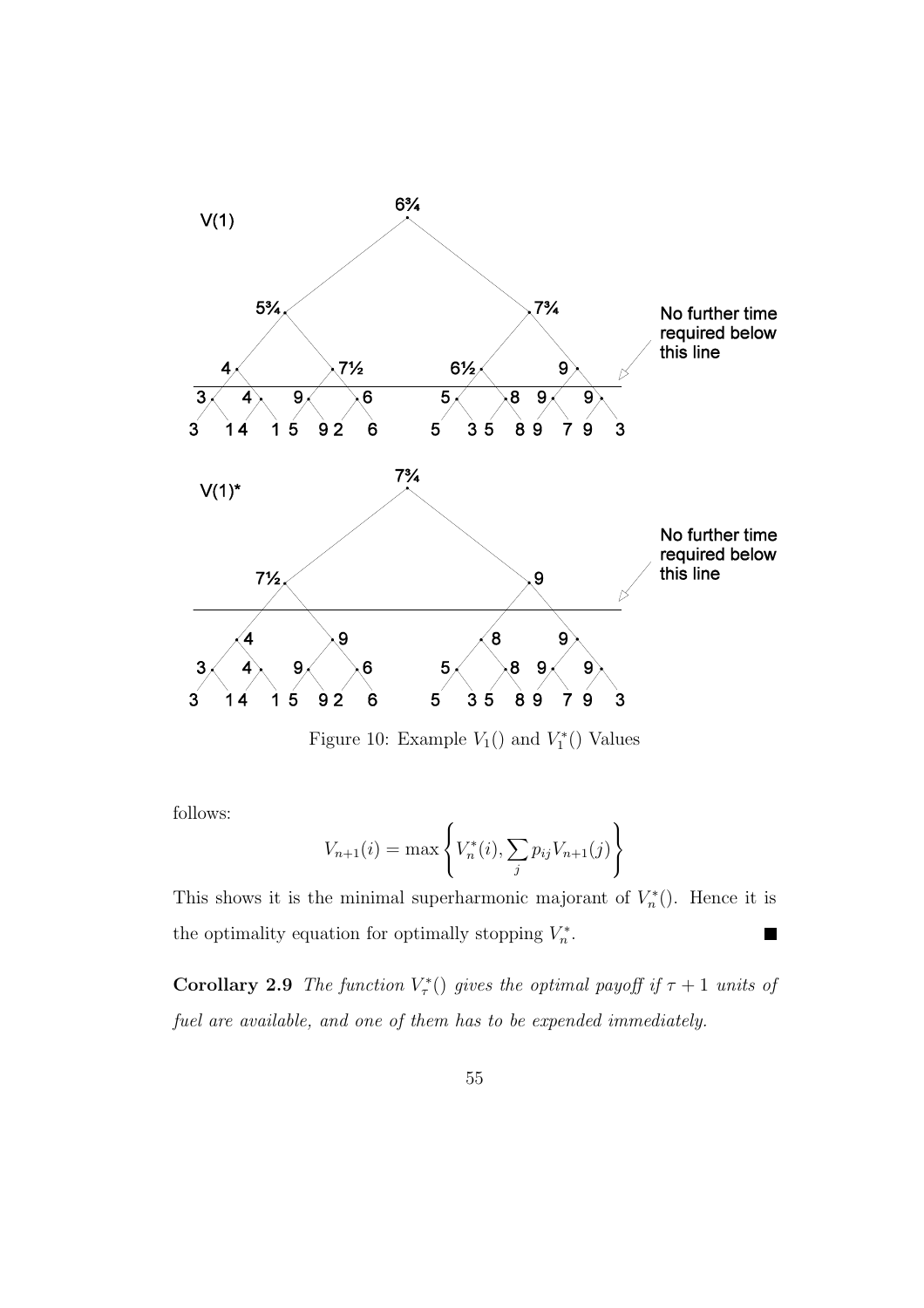**Proof:** If i is a leaf, then only one payoff is possible, so the corollary is trivially true. Otherwise:

$$
V_{\tau}^*(i) = \max_{j|p_{ij}>0} \{ V_{\tau}(j) \}
$$

**The Co** 

For  $n \geq h$ , the process is trivial since  $V_n() = V_{n+1}($ , reflecting the fact that no more than  $h$  search units are required to ensure an optimal choice of moves. The problem is now solved, since the optimal action from a node with  $\tau$  time units available for search can be deduced from consideration of the  $V_{\tau}$ () values of that node and its children. The remaining  $V_n()$  and  $V_n^*()$ functions for the example are shown in Figures 10 and 11.

Having understood this simple model, we now consider several generalisations. Firstly, the game tree need not be binary, indeed it need not have a constant branching factor. Furthermore, it need not have a fixed height, since any finite irregular tree of maximum height  $h$ , maximum branching factor  $b$  can be modelled as a regular tree of height  $h$ , branching factor  $b$ , simply by the addition of 'dummy' branches where each daughter has the same score as the parent node.

What is more, the structure of the game need not be a tree; a DAG can be treated in an identical fashion. This is perhaps most easily seen by observing that any DAG may be expanded to an equivalent out-tree, by simply making copies of the nodes which have in-degree of greater than one, as shown below. We note that in practice it is not even necessary to perform a transformation.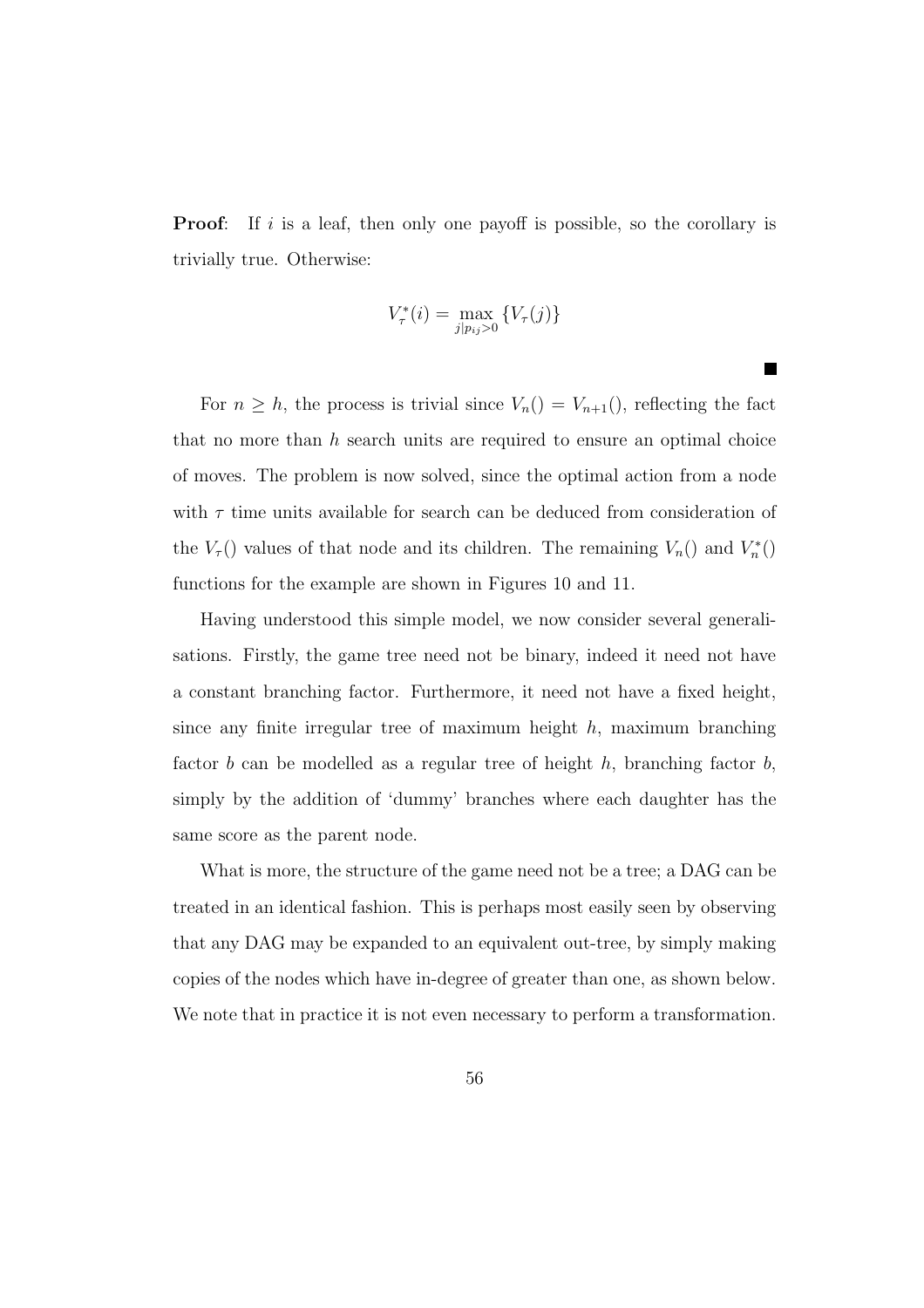

Figure 11: Example  $V_2()$  and  $V_2^*()$  Values

We have now seen how the method developed for the binary tree case may be applied without difficulty to any finite DAG. We now broaden the scope of the model still further by re-interpreting the nature of the uncertainty involved in 'moving' in a more general fashion. Let us replace the notion of spending a unit of time to 'discover which move is which' by that of 'expending a unit of fuel in order to control our movement'. This allows specification of a general probability distribution over a node's possible daughters. The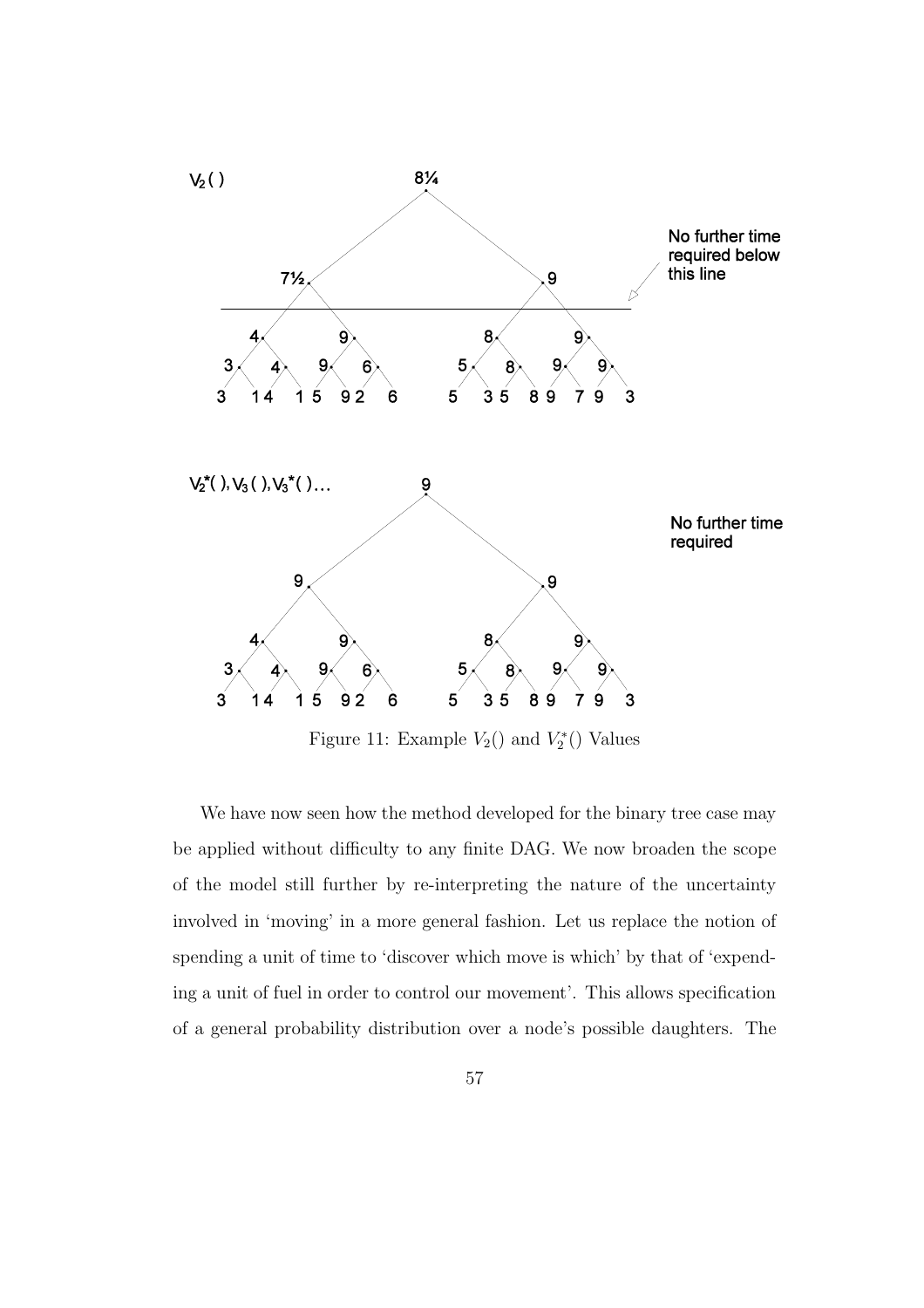

Figure 12: Expansion of a DAG to an Equivalent Out-tree

previous model, which assumed that random movement to each of a node's daughters was equally likely, is thus reduced to a special case.

We are now in a position to understand the problem description as a fuel allocation problem. The problem is defined on a DAG, with one source node, at which some 'particle' begins, and one or more sink nodes, at which it can end the game. Each sink node,  $i$ , is associated with a finite payoff,  $f(i)$ , the value of the game if the particle reaches that node. Every arc is associated with a positive weight. We naturally require that the sum of weights associated with the outarcs of a node be 1, unless the node is a sink, in which case it has no outarcs, by definition.

If no fuel is expended, the particle makes a random transition, following an outarc of the node where it currently resides with a probability equal to the associated weight. If the player chooses to expend a unit of fuel he may select any of the outarcs from the particle's current position and move the particle along it.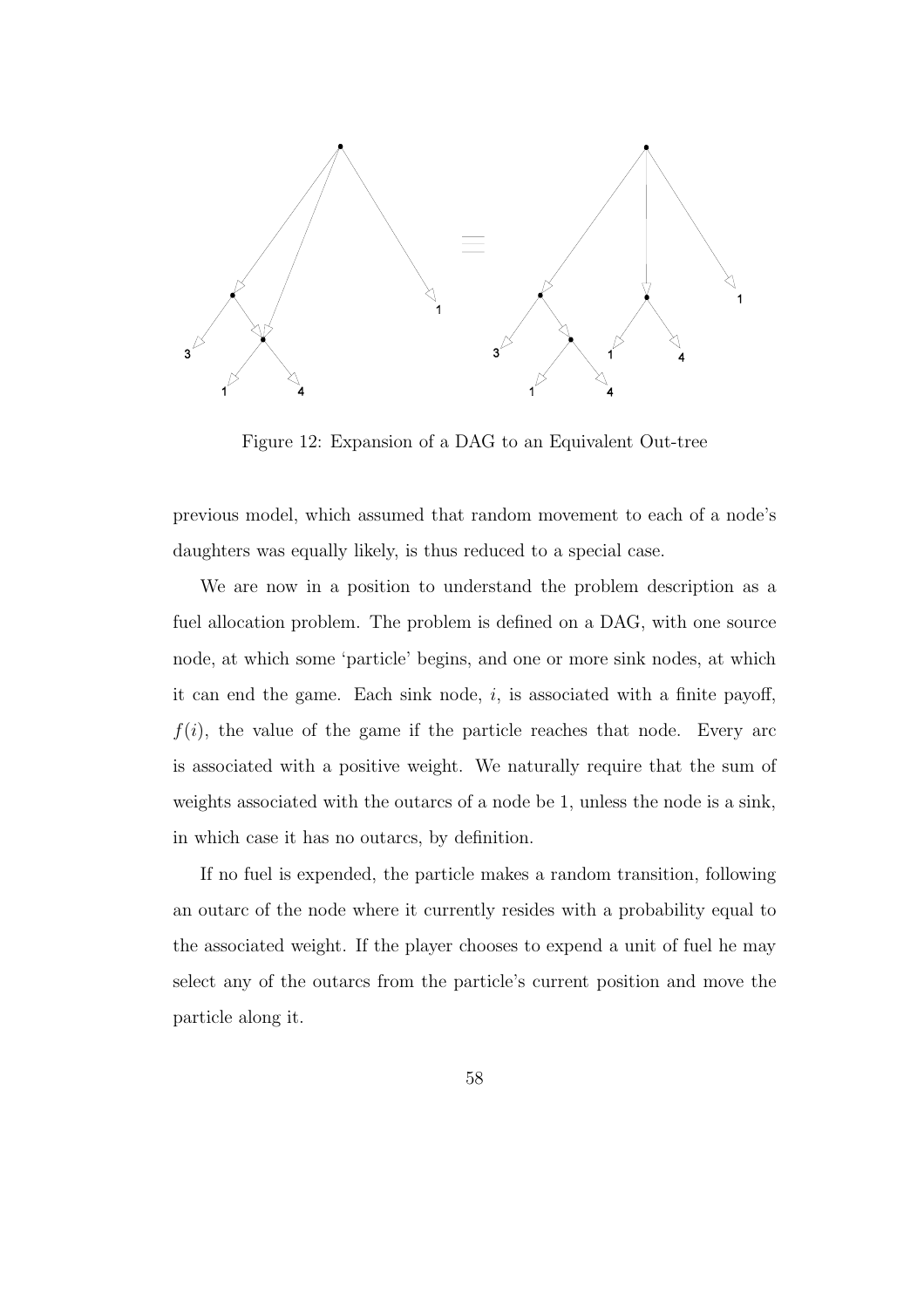If enough time units are available, it is possible to control every transition made by the particle, directing it to reach a sink with the greatest reward, which is of course optimal. This will be reflected in the calculation of the  $V_{\tau}$ () value of root.

We now consider one final generalisation  $-$  that of allowing cyclical graphs. This causes no problem for the theoretical definition of the  $V()$ and  $V^*($ ) values. In practice, they become harder to calculate, since the straightforward 'bottom up' recursive calculation method is no longer possible if the graph contains possible cyclical particle trajectories, owing to the mutual dependence of the  $V()$  values of the nodes in the cycle.

In this case we resort to application of the policy improvement algorithm. We calculate  $V_0($ ), the harmonic extension of  $f()$  as before. To calculate  $V_0^*()$ , the policy improvement algorithm starts with a policy which everywhere expends a unit of fuel and then proceeds at random. It then proceeds by iteratively decreasing  $E$ , the set of points at which it is optimal to expend fuel. The policy of expending the fuel unit at a node in set  $E$  has a payoff  $V_0^E()$ , defined as follows:

$$
V_0^E(i) = \begin{cases} f(i) & | & i \text{ is a sink node} \\ \max_{j|p_{ij}>0} \{V_0(j)\} & | & i \in E \\ \sum_j p_{ij} V_0^E(j) & | & \text{otherwise} \end{cases}
$$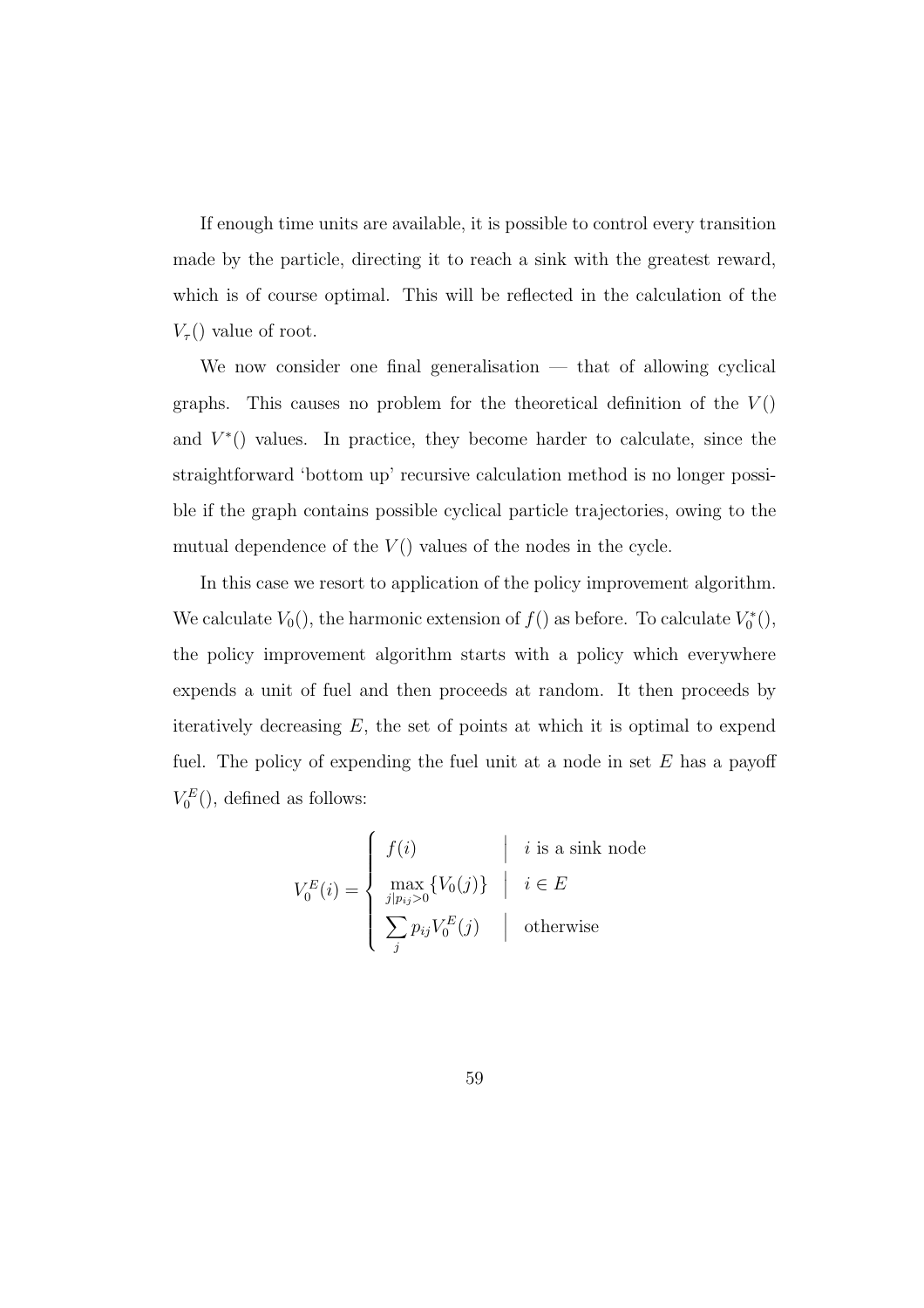The steps of the policy improvement algorithm are:

- 1. Let E contain all the non-sink nodes of the graph.
- 2. Delete from  $E$  any nodes  $i$  such that:

$$
\sum_{j} p_{ij} V_0^E(j) > \max_{j|p_{ij}>0} \{V_0(j)\}
$$

(If there are no such nodes, go to step 4.)

- 3. Recalculate the  $V_0^E()$  values. The fact that the new  $V_0^E()$ function is a strict majorant of the old one is a consequence of the definition of  $V_0^E()$  and the choice of points to omit from E. Go to step 2.
- 4. Since this choice of E is optimal,  $V_1() \equiv V_0^E()$ . Deduce the set  $A_1$  of nodes with  $V_1(i) = max_j {f(j)}$ . This set contains points from which the optimal payoff is attainable without further time units.

A similar method can be used to deduce  $V_{N+1}$ () from  $V_N$ (), for any N. Examination of step 2 shows that termination occurs after a number of iterations not exceeding the number of nodes. Note the criterion for removing a point from E:

$$
\sum_{j} p_{ij} V_0^E(j) > \max_{j|p_{ij}>0} \{V_0(j)\}
$$

Since the  $V_N^E()$  values are never adjusted downwards, it is never optimal to add a node back into  $E$  once it has been removed. This, together with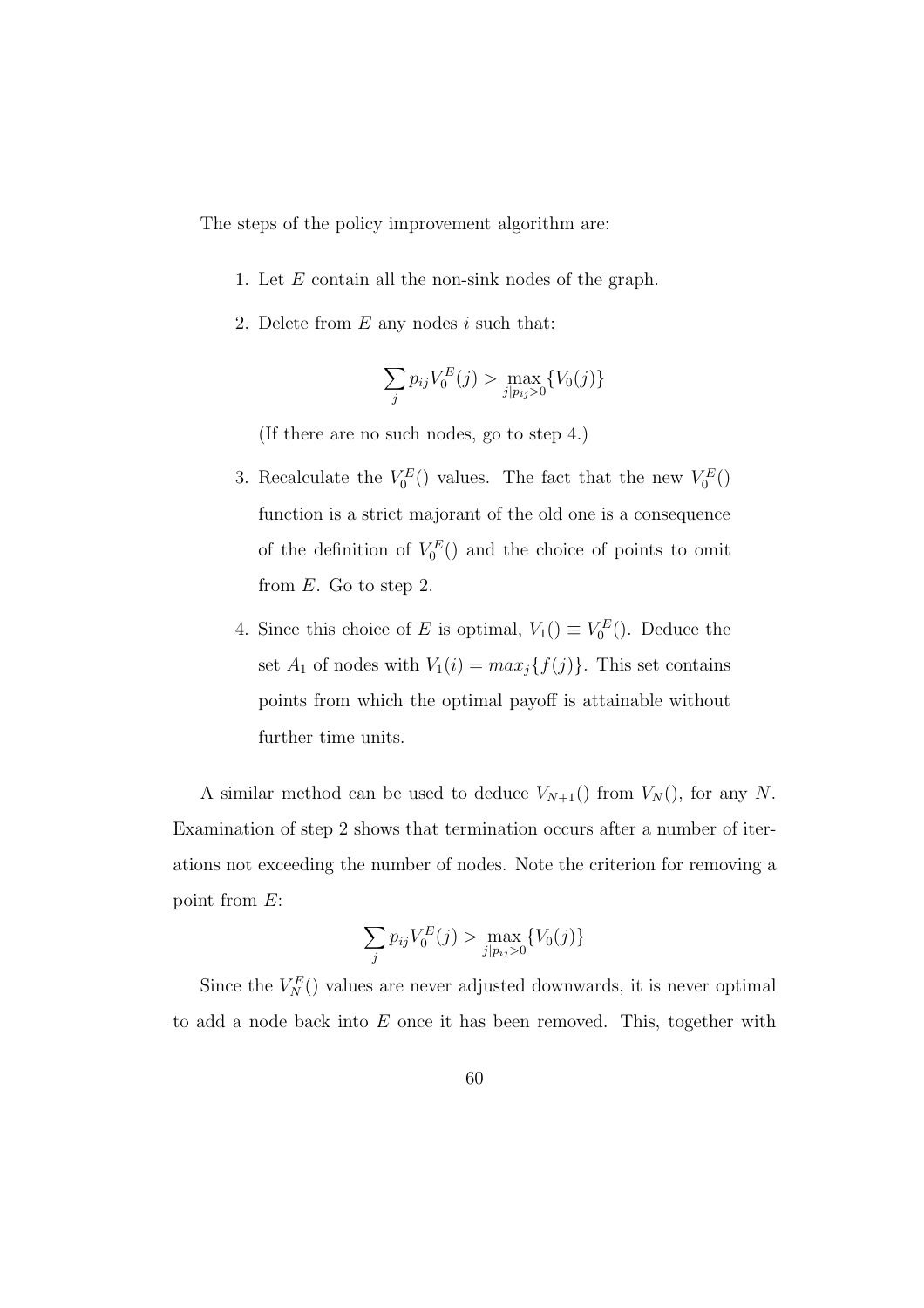the criterion for reaching step 4, prove the assertion that the choice of  $E$  is optimal at this point. Finally, we note that once a node is added to  $A_i$  it need not be included in subsequent iterations. Iterations are therefore likely to involve less and less calculation as time proceeds, since more and more nodes have been added to  $A_i$ .

We conclude our discussion of this problem with a special case  $-$  grids which have a translationally invariant transition structure. Define the *interior* of a translationally independent lattice to be the set of points which are not sink nodes, and which have a transition structure identical to each of their neighbours. i.e. those more than one step away from any sink nodes, edges or other irregularities in the lattice.

**Theorem 2.10** It is optimal never to expend the last remaining unit of fuel from a state in the interior of a translationally independent lattice.

#### **Proof**:

Let node x be a node on the interior of a translationally invariant lattice, with neighbours denoted  $x + 1, \ldots, x + n$ . Suppose that if no fuel is expended, cell  $x+i$  is reached with probability  $p_i$ . Note that because x is in the interior of the lattice,  $(x + i) + j = (x + j) + i$ , since making a move in direction i followed by one direction  $j$  is equivalent to making these moves in the reverse order.

$$
V_{N+1}(x) = \max \left\{ \max_{i} \{ V_N(x+i) \}, \sum_{j=1}^{n} p_j V_{N+1}(x+j) \right\}
$$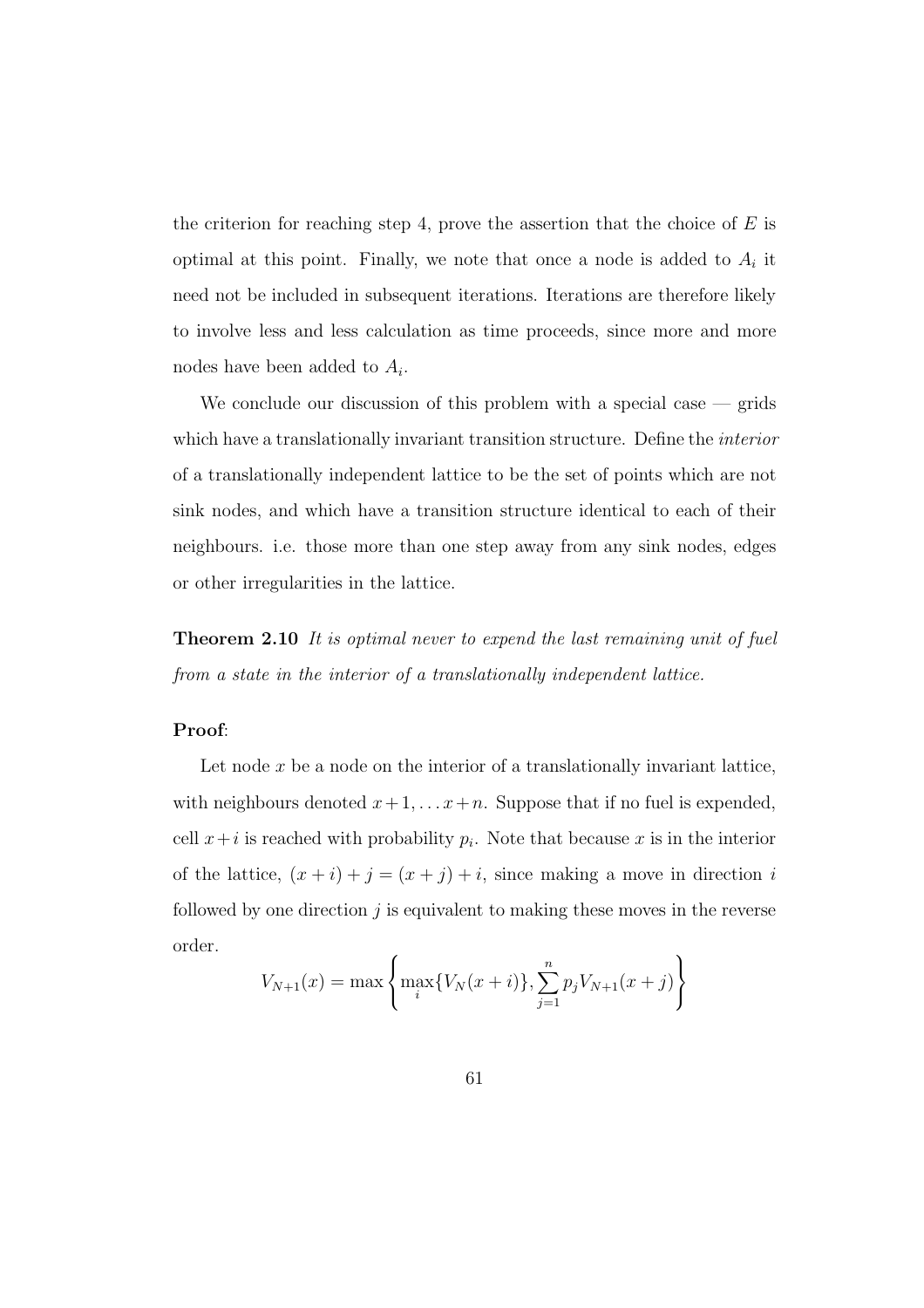

Figure 13: Calculation of  $V_3()$  on a Translationally Invariant Grid

Consider the optimality equation above. We show that the second of the terms of the maximisation dominates the first.

$$
\sum_{j=1}^{n} p_j V_{N+1}(x+j) \geq \sum_{j=1}^{n} p_j V_N((x+j)+i) \qquad \forall i
$$
  
\n
$$
\geq \sum_{j=1}^{n} p_j V_N((x+i)+j) \qquad \forall i
$$
  
\n
$$
\geq \max_{i} \left\{ \sum_{j=1}^{n} p_j V_N((x+i)+j) \right\}
$$
  
\n
$$
\geq \max_{i} \left\{ V_N(x+i) \right\}
$$
  
\nSpecifically, if  $N = 0$ , we observe:  
\n
$$
\sum_{j=1}^{n} p_j V_1(x+j) \geq \max_{i} \left\{ V_0(x+i) \right\}
$$

 $\blacksquare$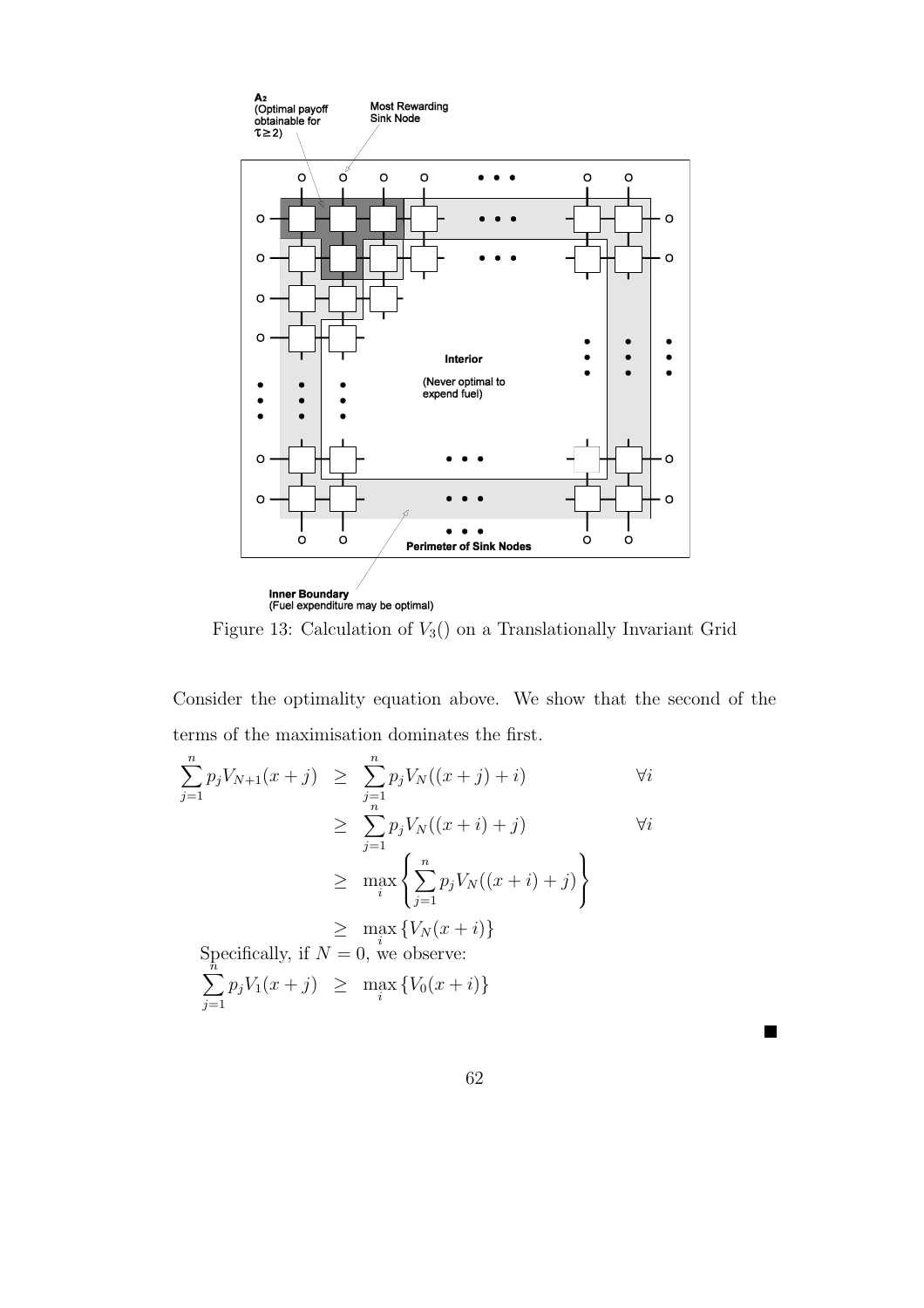This result speeds up application of the policy improvement algorithm for cases in which some subset of the graph is a translationally invariant lattice, as is illustrated in above. It can be understood in familiar terms. Not expending fuel equates to making a random move, while expending fuel entails making a decision about how to do so. For positions in which the nearest sink or edge is more than one transition away, a random move causes a reversible change to the node's position, since if desired, a time unit may be expended to move back. Therefore, for every policy which first expends fuel and then moves randomly there is an equivalent policy which interchanges these actions. Not only does this entail no loss, it is better in general, since more information is available (the direction of one more random transition) upon which to base the decision about how to move.

### **2.4 Summary**

In the general case of the game-playing problem as we have discussed it, strictly 'optimal' play is, even in theory, an unachievable concept, due to the complications in trying to anticipate the opponent's policy. We must therefore study less complicated models if a strictly optimal policy is sought. One such is the one-player game of Section 2.2. The optimal policy for the case of  $\tau \leq h$  is fairly trivial, but considerable work had to be put into its proof. Similarly, the results for  $\tau > h$  represent the fruits of some considerable effort, even though they stop short of actually specifying an optimal policy, and are probably of theoretical rather than practical interest.